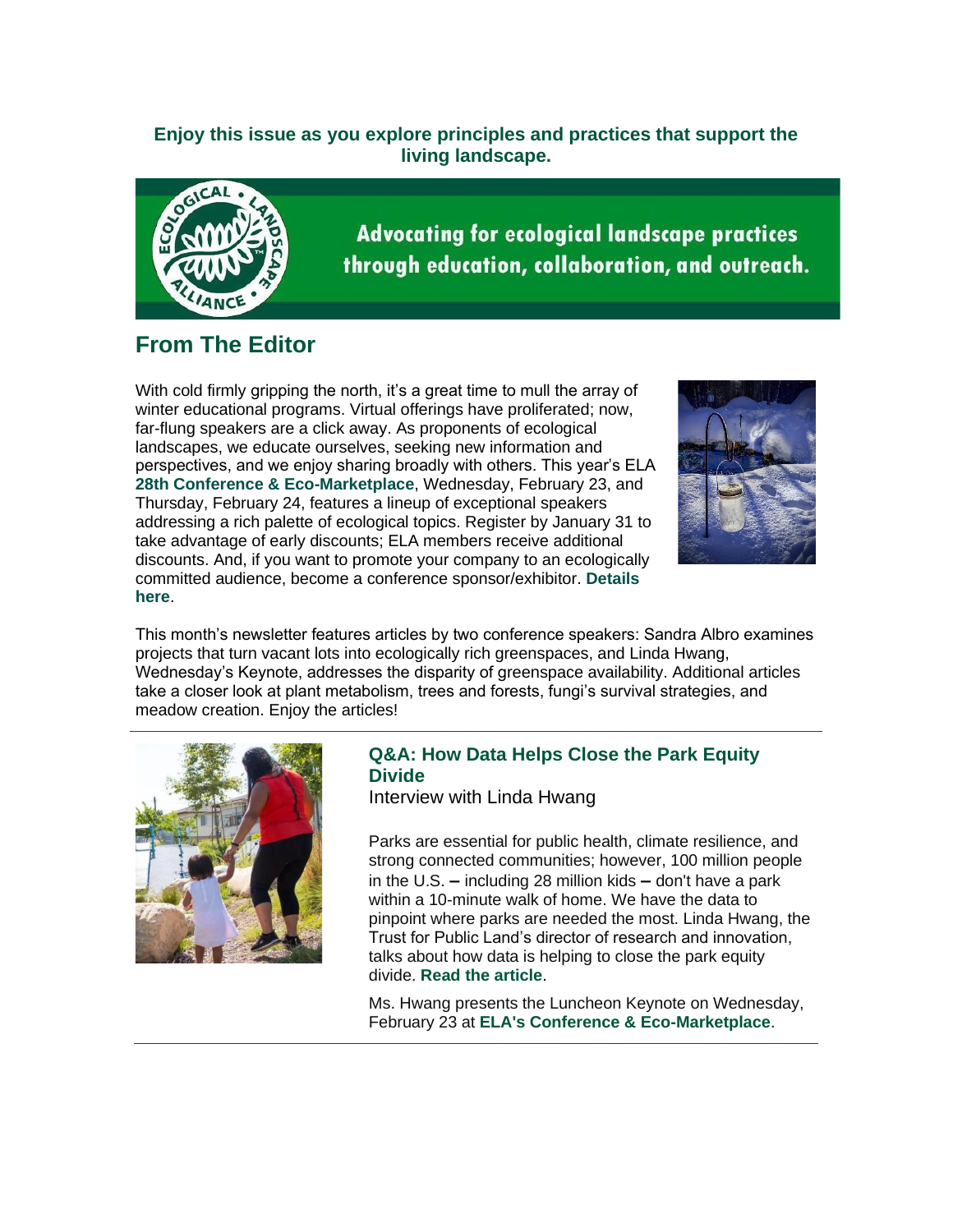

## **Winning Community Support for Green Infrastructure**

by Sandra Albro

In this adapted excerpt from *Vacant to Vibrant: Creating Successful Green Infrastructure Networks* (Island Press, 2019), author Sandra Albro shares lessons from a multidisciplinary project team that built nine green stormwater parks on small vacant lots in three post-industrial cities – Gary, Indiana; Cleveland, Ohio; and Buffalo, New York. The project, "Vacant to Vibrant," replicated similar processes across three Great Lakes states with the goal of discerning site-specific considerations from more generalizable lessons. **[Read the article](https://r20.rs6.net/tn.jsp?f=001vWgQe0DXWKdwwzEaGI7jLPKSDrVV0Yewh7b1BtEW0KM0RgX5Qn7CGUehUMK_JJZ94_VpZhX5OgbMJB6erUDrunGYHPjdgI2T4gmj4jf9Z-4PG2Lt4C4KOt4t1Hh_WCZfA9fTgg-fnOZlJw79B8AYBL0A7jXbODZmD3VhFmu6LEiuGjwlrSCApnQin-b5qscgq5am2eJVnu9r6E-LVWWK9RLgyLE-t93-FryVubzuHHdBGkJ6ba64StOcOlq1B2HScMGHhDrhyjOJb9LI_Lnpir7DWdEO4ybtFOReoTUmABoJEDGUmmcbmA==&c=76Jm-J8IhPrvXQu9GUt44I9L74L0mO6nnn77TSSLOv2UcXrLtPtN7w==&ch=gJJzEfe6o2i3_bNGDvTuSEkQck2CGvKxchOVImpbuJKAByRJ34DBgw==)**.

Ms. Albro presents on the topic of connecting communities with green space on Wednesday, February 23 at **[ELA's](https://r20.rs6.net/tn.jsp?f=001vWgQe0DXWKdwwzEaGI7jLPKSDrVV0Yewh7b1BtEW0KM0RgX5Qn7CGeeaQBsNAzrbjF6pJc3eLvv3P_S11tuHUaWyPL5dPh3H9aghfJgAKBR-AZ28PrpxUmmdsOeupOg2_sT8zM_swecrnDwEdOcwqYPQEzjpOLQ9--91_3h1nGq08TuPRHxMOkQ73yhlQH8RTz2CZcee7RvsRGlq3lSvDOZeawN79l6svegwnqOl2qg=&c=76Jm-J8IhPrvXQu9GUt44I9L74L0mO6nnn77TSSLOv2UcXrLtPtN7w==&ch=gJJzEfe6o2i3_bNGDvTuSEkQck2CGvKxchOVImpbuJKAByRJ34DBgw==)  [Conference & Eco-Marketplace](https://r20.rs6.net/tn.jsp?f=001vWgQe0DXWKdwwzEaGI7jLPKSDrVV0Yewh7b1BtEW0KM0RgX5Qn7CGeeaQBsNAzrbjF6pJc3eLvv3P_S11tuHUaWyPL5dPh3H9aghfJgAKBR-AZ28PrpxUmmdsOeupOg2_sT8zM_swecrnDwEdOcwqYPQEzjpOLQ9--91_3h1nGq08TuPRHxMOkQ73yhlQH8RTz2CZcee7RvsRGlq3lSvDOZeawN79l6svegwnqOl2qg=&c=76Jm-J8IhPrvXQu9GUt44I9L74L0mO6nnn77TSSLOv2UcXrLtPtN7w==&ch=gJJzEfe6o2i3_bNGDvTuSEkQck2CGvKxchOVImpbuJKAByRJ34DBgw==)**.

### **Healthy Plant Metabolism** by Michael Phillips

Healthy plant metabolism begins with a molecule of water, a breath of carbon, and light energy from our nearest star. The tangible science behind all this unlocks the righteous way to farm and garden, give honor to trees, and plain do right by this earth. Nothing has ever excited me more. **[Read the](https://r20.rs6.net/tn.jsp?f=001vWgQe0DXWKdwwzEaGI7jLPKSDrVV0Yewh7b1BtEW0KM0RgX5Qn7CGUehUMK_JJZ9_ydNv4RljE74AtS5E1Px6OayEyK2Hy81xGWncFT7hbwv-fJfghQqulJZ5u7wGj23rbZUjGGweNMEfeMWwmCWQw_tyf8_kVmzAUJR95_77MujknZ_iYZQigqF12_BHDDtOHKHhEmFQwrtSK3Rf9LfF4uF8imTum7CnWRWp97l6tM=&c=76Jm-J8IhPrvXQu9GUt44I9L74L0mO6nnn77TSSLOv2UcXrLtPtN7w==&ch=gJJzEfe6o2i3_bNGDvTuSEkQck2CGvKxchOVImpbuJKAByRJ34DBgw==)  [article.](https://r20.rs6.net/tn.jsp?f=001vWgQe0DXWKdwwzEaGI7jLPKSDrVV0Yewh7b1BtEW0KM0RgX5Qn7CGUehUMK_JJZ9_ydNv4RljE74AtS5E1Px6OayEyK2Hy81xGWncFT7hbwv-fJfghQqulJZ5u7wGj23rbZUjGGweNMEfeMWwmCWQw_tyf8_kVmzAUJR95_77MujknZ_iYZQigqF12_BHDDtOHKHhEmFQwrtSK3Rf9LfF4uF8imTum7CnWRWp97l6tM=&c=76Jm-J8IhPrvXQu9GUt44I9L74L0mO6nnn77TSSLOv2UcXrLtPtN7w==&ch=gJJzEfe6o2i3_bNGDvTuSEkQck2CGvKxchOVImpbuJKAByRJ34DBgw==)**



Wweerrh

MICHAEL PHILLIPS

## **Finding Mother Earth Tree** by Suzanne Simard

Working to solve the mysteries of what made the forests tick and how they are linked to the earth and fire and water made me a scientist. I watched the forest, and I listened. I followed where my curiosity led me, I listened to the stories of my family and people, and I learned from the scholars. I poured everything I had into becoming a sleuth of what it takes to heal the natural world. **[Read the article.](https://r20.rs6.net/tn.jsp?f=001vWgQe0DXWKdwwzEaGI7jLPKSDrVV0Yewh7b1BtEW0KM0RgX5Qn7CGUehUMK_JJZ9x2HMfQ1m7EyJsuZdxkFr_q9b6IpIUV8M6p5wMpC48BgoBZ8G7d1RxKfFWlZW9C7nVia_A0nyCZGOw_TtivuUGbE1NOx-4qVAvxd8H7hcWhGe4I8uaYBm63U5ANskc5m_KR6zv769BUimv1VeB-XBXoTym8TlN5Zn&c=76Jm-J8IhPrvXQu9GUt44I9L74L0mO6nnn77TSSLOv2UcXrLtPtN7w==&ch=gJJzEfe6o2i3_bNGDvTuSEkQck2CGvKxchOVImpbuJKAByRJ34DBgw==)**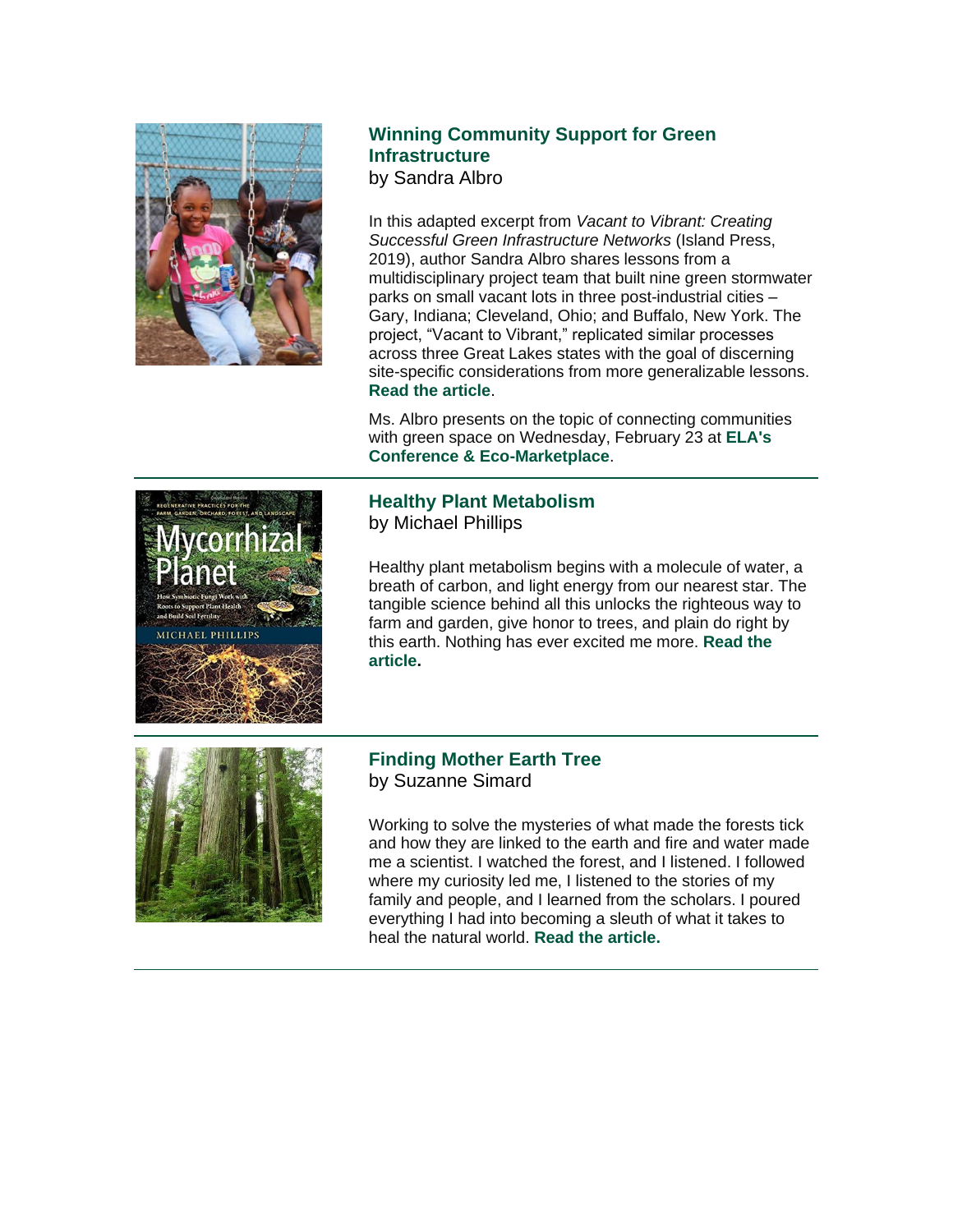

## **Mycological Strategies for Surviving** by Paul Stamets

Today, we only have 10-15% of the forest debris that nature has needed to build the food webs for sustainable ecosystems. Widespread deforestation, factory farming, population expansion, industrialization, and concomitant pollution are ongoing threats imperiling our ecosystems and the foundation of our food webs at a time when unprecedented waves of humans walk the Earth needing water, sustenance and shelter. What do I recommend? **[Read](https://r20.rs6.net/tn.jsp?f=001vWgQe0DXWKdwwzEaGI7jLPKSDrVV0Yewh7b1BtEW0KM0RgX5Qn7CGUehUMK_JJZ9QFnK9ppSMEESjbUA_NHUxupg_uz4441Lg25izZj9hW4j_et2KXO7gBTM5fxqLoH9rfMfzOH-_4NxVRbEK8zo66fiMiuuLkGOca1iSPhZ1iPf0XI1asj7G3b-u3nyknP_LQWIDFYgAvy-3JK7rheQR0Ir0Q7d6Qk98iXyorrGYLox3sDMekgnDGmu5GCsggx5n0Zn-0xcBdci6Eikt4dWPw==&c=76Jm-J8IhPrvXQu9GUt44I9L74L0mO6nnn77TSSLOv2UcXrLtPtN7w==&ch=gJJzEfe6o2i3_bNGDvTuSEkQck2CGvKxchOVImpbuJKAByRJ34DBgw==)  [the article.](https://r20.rs6.net/tn.jsp?f=001vWgQe0DXWKdwwzEaGI7jLPKSDrVV0Yewh7b1BtEW0KM0RgX5Qn7CGUehUMK_JJZ9QFnK9ppSMEESjbUA_NHUxupg_uz4441Lg25izZj9hW4j_et2KXO7gBTM5fxqLoH9rfMfzOH-_4NxVRbEK8zo66fiMiuuLkGOca1iSPhZ1iPf0XI1asj7G3b-u3nyknP_LQWIDFYgAvy-3JK7rheQR0Ir0Q7d6Qk98iXyorrGYLox3sDMekgnDGmu5GCsggx5n0Zn-0xcBdci6Eikt4dWPw==&c=76Jm-J8IhPrvXQu9GUt44I9L74L0mO6nnn77TSSLOv2UcXrLtPtN7w==&ch=gJJzEfe6o2i3_bNGDvTuSEkQck2CGvKxchOVImpbuJKAByRJ34DBgw==)**



## **Creating Wildflower Meadows from Scratch... Or by Simply Changing Mowing Regimes** by Alina Harris

When someone asks for help to increase pollinators in their landscape, the initial request is often to start a pollinator meadow from seed. We love thriving wildflower meadows that began from scratch – but they can take several years of work. In the right place, reducing mowing can improve conditions for pollinators. **[Read the article.](https://r20.rs6.net/tn.jsp?f=001vWgQe0DXWKdwwzEaGI7jLPKSDrVV0Yewh7b1BtEW0KM0RgX5Qn7CGUehUMK_JJZ94-SfcUY-uyhJT3Z8dVwwgOjBhyo9RgqtiOOm3LjTB6zFTUgQTkm-nFpUsglFX5IizlsPf4tPnoNeoNwhT_jOaiY2DyxhQ-qBT5_xNj5I-cvuX3pxvMppj63APJXiaKZ1dBRynavU2dg35k2F1AI_TVcl0bhQg2w9BpNgc8IOHTqK6xWczefAUSxegNjC2FnZUIJmutxZRt7LCgy43BaU1TPj-g-mc04m-Axrt92B-3IZvjuxZ0PM8qgfDffAR5yO9qp4qEsRe_w=&c=76Jm-J8IhPrvXQu9GUt44I9L74L0mO6nnn77TSSLOv2UcXrLtPtN7w==&ch=gJJzEfe6o2i3_bNGDvTuSEkQck2CGvKxchOVImpbuJKAByRJ34DBgw==)**

## **Our Advertisers**

Virtual Education Series Developed by Larry Weaner

> **NEW DIRECTIONS IN THE AMERICAN LANDSCAPE**

February - March 2022

Speakers include:

Thomas Woltz | Wambui Ippolito W. Gary Smith | Larry Weaner

Registration now OPEN!

NDAL.org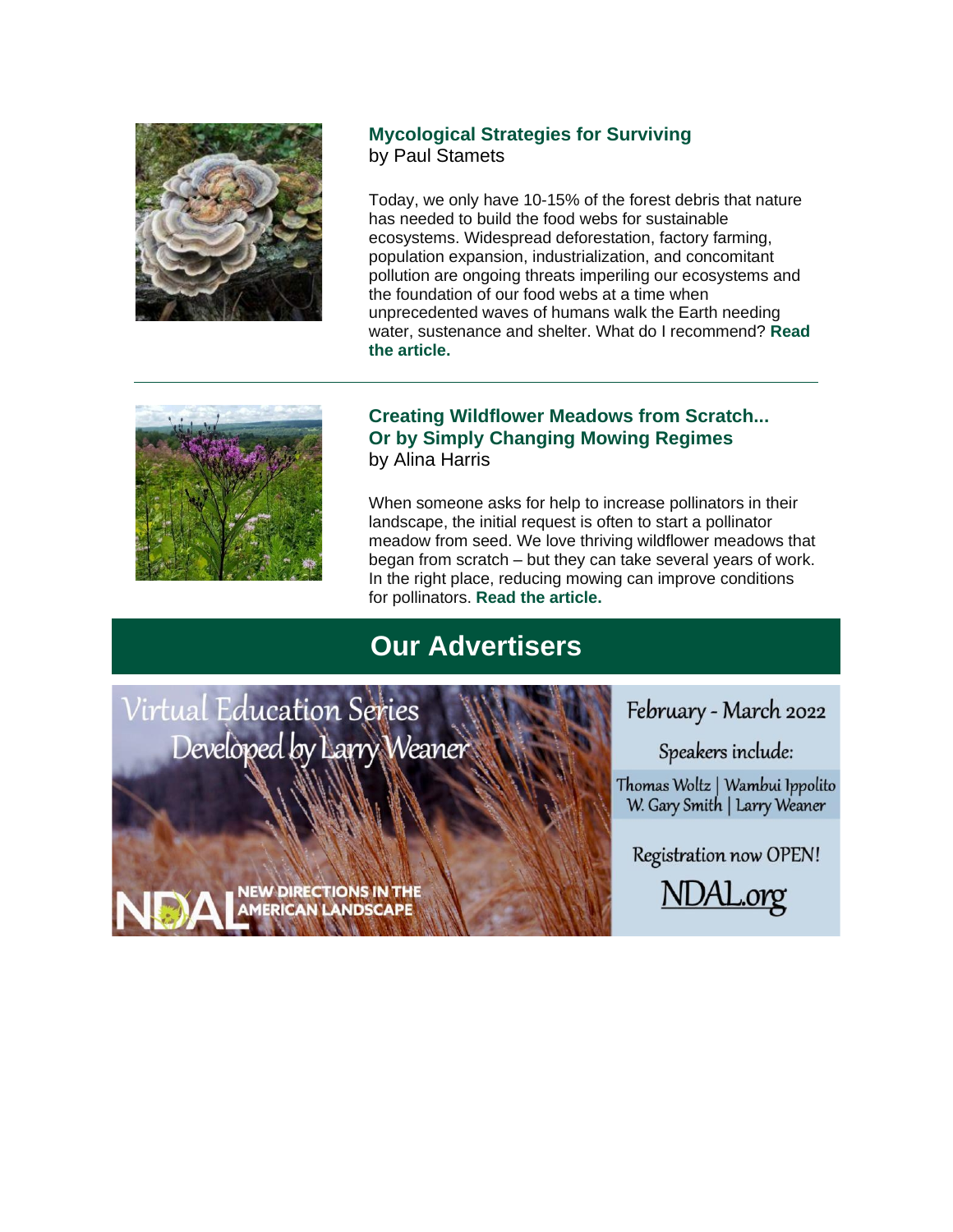## **ELA News**

**[28th ELA Conference & Eco-Marketplace](https://r20.rs6.net/tn.jsp?f=001vWgQe0DXWKdwwzEaGI7jLPKSDrVV0Yewh7b1BtEW0KM0RgX5Qn7CGbWO2J2gCV0pQPpVMCJRRZ4__dgWKHeHWj_eHyloaJcjo5ws4ddImeTyd3TuJobZMsr_NTB8WxQmERB9ULiF5GwiKpwfC_Zna2B8PFtfCCWw_gNg_864dK7RcwbVyWqEmHEu-IJjSW5KcHtuUS7AR7GC1KM85BAURw==&c=76Jm-J8IhPrvXQu9GUt44I9L74L0mO6nnn77TSSLOv2UcXrLtPtN7w==&ch=gJJzEfe6o2i3_bNGDvTuSEkQck2CGvKxchOVImpbuJKAByRJ34DBgw==)** - February 23 & 24, 2022 Early Discounts through January 31.

Plans for ELA's two-day virtual **[28](https://r20.rs6.net/tn.jsp?f=001vWgQe0DXWKdwwzEaGI7jLPKSDrVV0Yewh7b1BtEW0KM0RgX5Qn7CGeeaQBsNAzrbjF6pJc3eLvv3P_S11tuHUaWyPL5dPh3H9aghfJgAKBR-AZ28PrpxUmmdsOeupOg2_sT8zM_swecrnDwEdOcwqYPQEzjpOLQ9--91_3h1nGq08TuPRHxMOkQ73yhlQH8RTz2CZcee7RvsRGlq3lSvDOZeawN79l6svegwnqOl2qg=&c=76Jm-J8IhPrvXQu9GUt44I9L74L0mO6nnn77TSSLOv2UcXrLtPtN7w==&ch=gJJzEfe6o2i3_bNGDvTuSEkQck2CGvKxchOVImpbuJKAByRJ34DBgw==)[th](https://r20.rs6.net/tn.jsp?f=001vWgQe0DXWKdwwzEaGI7jLPKSDrVV0Yewh7b1BtEW0KM0RgX5Qn7CGeeaQBsNAzrbjF6pJc3eLvv3P_S11tuHUaWyPL5dPh3H9aghfJgAKBR-AZ28PrpxUmmdsOeupOg2_sT8zM_swecrnDwEdOcwqYPQEzjpOLQ9--91_3h1nGq08TuPRHxMOkQ73yhlQH8RTz2CZcee7RvsRGlq3lSvDOZeawN79l6svegwnqOl2qg=&c=76Jm-J8IhPrvXQu9GUt44I9L74L0mO6nnn77TSSLOv2UcXrLtPtN7w==&ch=gJJzEfe6o2i3_bNGDvTuSEkQck2CGvKxchOVImpbuJKAByRJ34DBgw==) [Conference & Eco-Marketplace](https://r20.rs6.net/tn.jsp?f=001vWgQe0DXWKdwwzEaGI7jLPKSDrVV0Yewh7b1BtEW0KM0RgX5Qn7CGeeaQBsNAzrbjF6pJc3eLvv3P_S11tuHUaWyPL5dPh3H9aghfJgAKBR-AZ28PrpxUmmdsOeupOg2_sT8zM_swecrnDwEdOcwqYPQEzjpOLQ9--91_3h1nGq08TuPRHxMOkQ73yhlQH8RTz2CZcee7RvsRGlq3lSvDOZeawN79l6svegwnqOl2qg=&c=76Jm-J8IhPrvXQu9GUt44I9L74L0mO6nnn77TSSLOv2UcXrLtPtN7w==&ch=gJJzEfe6o2i3_bNGDvTuSEkQck2CGvKxchOVImpbuJKAByRJ34DBgw==)** are well underway. If you haven't yet explored the schedule, there are lots of interesting topics and presenters to pique your interest.

Two tracks on Wednesday will offer insights and information on developing landscapes to support pollinators:

- **[Ecological Lessons from Pollinator Habitat](https://r20.rs6.net/tn.jsp?f=001vWgQe0DXWKdwwzEaGI7jLPKSDrVV0Yewh7b1BtEW0KM0RgX5Qn7CGbuBeUYPe_xOerBmaob9HHt8YdeY0DyMp2TmmU8fNgTa_eye03JqOK2cEnH5MC-SHo0H2sJ5fVIJ0Y6L0crE4YGPooGb3zfAxfpVdDWdomKQGEq1SmbR5IaWAI6zwQrZhYIDCQXRQzr2Mtc3MLEPDy38tfPgNWyDfin3DoE4vmaR&c=76Jm-J8IhPrvXQu9GUt44I9L74L0mO6nnn77TSSLOv2UcXrLtPtN7w==&ch=gJJzEfe6o2i3_bNGDvTuSEkQck2CGvKxchOVImpbuJKAByRJ34DBgw==)**
- **Strategies [for Supporting Urban Pollinators](https://r20.rs6.net/tn.jsp?f=001vWgQe0DXWKdwwzEaGI7jLPKSDrVV0Yewh7b1BtEW0KM0RgX5Qn7CGbuBeUYPe_xOqySW2POcxAVewzpgukAtTzbrLCgSM_71k18OWKzyoXKsrXMEQcU4NYzCsOHlEjq-kCGGKSiTCoPEXzLJWP4phIEzR4JEp3-YkR-xPNzFkGzKxesME8A-dox4pvgF9tS-bhleA4ye0GsO8Z_ErpF3OhgwN185oyzNWd4fGhiRs8zEhvO51mrLTCvbe-XU0TVp3GdYkh8NHUE=&c=76Jm-J8IhPrvXQu9GUt44I9L74L0mO6nnn77TSSLOv2UcXrLtPtN7w==&ch=gJJzEfe6o2i3_bNGDvTuSEkQck2CGvKxchOVImpbuJKAByRJ34DBgw==)**

Thursday's lineup of presentations includes a broad range of topics with a **[Focus on Design](https://r20.rs6.net/tn.jsp?f=001vWgQe0DXWKdwwzEaGI7jLPKSDrVV0Yewh7b1BtEW0KM0RgX5Qn7CGbuBeUYPe_xO8r6GPcgdB4ppJx6JtVt2842hhLJ8LNHUmu6ZcHkjD968be-q3RrdMplxvjnugc49q7sf_eRs3cC1QnVOjFPHLHBK3quJhzTC8ohqq9WgKR1mWkmQfh-cfn74Qw0ADZah8PVAkZrKz5AZNP6oxA_N-g==&c=76Jm-J8IhPrvXQu9GUt44I9L74L0mO6nnn77TSSLOv2UcXrLtPtN7w==&ch=gJJzEfe6o2i3_bNGDvTuSEkQck2CGvKxchOVImpbuJKAByRJ34DBgw==)** track and a **[Focus on Practice](https://r20.rs6.net/tn.jsp?f=001vWgQe0DXWKdwwzEaGI7jLPKSDrVV0Yewh7b1BtEW0KM0RgX5Qn7CGbuBeUYPe_xOXN0WQUfFEeIYk_cxbEAzDHqJWypqQgg3ZfER4FvCkxJPcJMa02u_wgAnXiN8zT92FZSt-ubKBIAWidJZ0SOP7KWV0Zph3FfKlwEzXh7BPrbswqcYGIrITumKUrBaf4OcTTfqBtTFQsF9HWpokJkOfoupvKX0Vb4fPTTi_8ahgRo=&c=76Jm-J8IhPrvXQu9GUt44I9L74L0mO6nnn77TSSLOv2UcXrLtPtN7w==&ch=gJJzEfe6o2i3_bNGDvTuSEkQck2CGvKxchOVImpbuJKAByRJ34DBgw==)** track. A third track of **[Idea Exchanges](https://r20.rs6.net/tn.jsp?f=001vWgQe0DXWKdwwzEaGI7jLPKSDrVV0Yewh7b1BtEW0KM0RgX5Qn7CGbuBeUYPe_xO8_YfQ2vASmlLQZrtMpd9PQN2U70735cKh5SNUaHYt3ZyWyzLZ7joL4w3I-CPdW34G8em_qICAYTIKodGDW_sY751oZBiIrgtEeASW6tRwu8Wofr6u8i3fBoW94OybzprY2Xb-m-gUe9y6Sh30yhFSA==&c=76Jm-J8IhPrvXQu9GUt44I9L74L0mO6nnn77TSSLOv2UcXrLtPtN7w==&ch=gJJzEfe6o2i3_bNGDvTuSEkQck2CGvKxchOVImpbuJKAByRJ34DBgw==)** digs into four thoughtprovoking topics.

Registrants will receive recordings of presentations after the conference. Don't miss out on early discounts for this signature event! **[Register now](https://r20.rs6.net/tn.jsp?f=001vWgQe0DXWKdwwzEaGI7jLPKSDrVV0Yewh7b1BtEW0KM0RgX5Qn7CGbWO2J2gCV0pQPpVMCJRRZ4__dgWKHeHWj_eHyloaJcjo5ws4ddImeTyd3TuJobZMsr_NTB8WxQmERB9ULiF5GwiKpwfC_Zna2B8PFtfCCWw_gNg_864dK7RcwbVyWqEmHEu-IJjSW5KcHtuUS7AR7GC1KM85BAURw==&c=76Jm-J8IhPrvXQu9GUt44I9L74L0mO6nnn77TSSLOv2UcXrLtPtN7w==&ch=gJJzEfe6o2i3_bNGDvTuSEkQck2CGvKxchOVImpbuJKAByRJ34DBgw==)**.

#### **[Join ELA as a Conference Sponsor!](https://r20.rs6.net/tn.jsp?f=001vWgQe0DXWKdwwzEaGI7jLPKSDrVV0Yewh7b1BtEW0KM0RgX5Qn7CGUehUMK_JJZ92NTaipyg8_7Kih7qW4ot6XueisKW3FtdROCluriSUOTZoZ8ILPXuHFo8tyyUyfhOvo2CS7VF_CA4RJGUldRXVBV81kextCPXTj4O0XbgPlRU2g4HxoIqPXjA4VVksmQEi2Y35bPh7PI=&c=76Jm-J8IhPrvXQu9GUt44I9L74L0mO6nnn77TSSLOv2UcXrLtPtN7w==&ch=gJJzEfe6o2i3_bNGDvTuSEkQck2CGvKxchOVImpbuJKAByRJ34DBgw==)**

Though the virtual experience isn't the same as being in person, the ELA community still enjoys engaging with our conference sponsor-exhibitors. Plus, you receive conference tickets, membership discounts, and more. ELA's conference is a great way to get your company's name in front of an ecologically engaged audience, to showcase your work, and to network for job prospects, collaborators, and future employees. Check out the **sponsorship [opportunities](https://r20.rs6.net/tn.jsp?f=001vWgQe0DXWKdwwzEaGI7jLPKSDrVV0Yewh7b1BtEW0KM0RgX5Qn7CGUehUMK_JJZ92NTaipyg8_7Kih7qW4ot6XueisKW3FtdROCluriSUOTZoZ8ILPXuHFo8tyyUyfhOvo2CS7VF_CA4RJGUldRXVBV81kextCPXTj4O0XbgPlRU2g4HxoIqPXjA4VVksmQEi2Y35bPh7PI=&c=76Jm-J8IhPrvXQu9GUt44I9L74L0mO6nnn77TSSLOv2UcXrLtPtN7w==&ch=gJJzEfe6o2i3_bNGDvTuSEkQck2CGvKxchOVImpbuJKAByRJ34DBgw==)** and email your questions to **[rie@ecolandscaping.org](mailto:rie@ecolandscaping.org)**.

> **2022 Conference & Eco-Marketplace Sponsors [New Moon Nursery](https://r20.rs6.net/tn.jsp?f=001vWgQe0DXWKdwwzEaGI7jLPKSDrVV0Yewh7b1BtEW0KM0RgX5Qn7CGXNVQxVJP70yqidiRBVwKHIy_txEsQ6C-9w2I6VIP6fCYWhdXrtsYg98FoAaF3I65dryPbCEnHe142ttb45Hqajr0KWICEtjgPvXQmKUmCZH&c=76Jm-J8IhPrvXQu9GUt44I9L74L0mO6nnn77TSSLOv2UcXrLtPtN7w==&ch=gJJzEfe6o2i3_bNGDvTuSEkQck2CGvKxchOVImpbuJKAByRJ34DBgw==)** - Sustaining Sponsor **[Weston Nurseries](https://r20.rs6.net/tn.jsp?f=001vWgQe0DXWKdwwzEaGI7jLPKSDrVV0Yewh7b1BtEW0KM0RgX5Qn7CGUehUMK_JJZ9Jn04SfkcXGs7ZM5bWV1f2p51QHb8ZjCB9ielhO6SfoazW_3URSCB3p66yba2idB1kxhvfxpnKNIDQy2jXGttufvZsXnOeFDJ&c=76Jm-J8IhPrvXQu9GUt44I9L74L0mO6nnn77TSSLOv2UcXrLtPtN7w==&ch=gJJzEfe6o2i3_bNGDvTuSEkQck2CGvKxchOVImpbuJKAByRJ34DBgw==)** - Preservation Sponsor **[The Conway School](https://r20.rs6.net/tn.jsp?f=001vWgQe0DXWKdwwzEaGI7jLPKSDrVV0Yewh7b1BtEW0KM0RgX5Qn7CGfAYGjyKSDMk2K15iUovhGsWHXu2w6EKaUWqb4BwhwFigttwRhQWoLfLepF1q2_IBRN0ivb1nN8WIOulAX0Ji8M=&c=76Jm-J8IhPrvXQu9GUt44I9L74L0mO6nnn77TSSLOv2UcXrLtPtN7w==&ch=gJJzEfe6o2i3_bNGDvTuSEkQck2CGvKxchOVImpbuJKAByRJ34DBgw==)** - Conservation Sponsor

#### **Email to ELA**

Please direct ELA inquiries to **[office@ecolandscaping.org](mailto:office@ecolandscaping.org)**, or to Maureen Sundberg (**[maureen@ecolandscaping.org](mailto:maureen@ecolandscaping.org)**) and/or Michael Opton (**[michael@ecolandscaping.org](mailto:michael@ecolandscaping.org)**). The ela.info@ comcast.net email address has been discontinued. Please update your files so that we do not miss any important correspondence from you.

### **Enjoy all the ELA Membership Benefits - including free and discounted events. [Become a Member!](https://r20.rs6.net/tn.jsp?f=001vWgQe0DXWKdwwzEaGI7jLPKSDrVV0Yewh7b1BtEW0KM0RgX5Qn7CGXNA5OrV-vfxOrUO6xv6PETcLRE2BYxURt-7wE8gN7qK15Pi4KZcQ6HoMLuFiOkN9Dvv1fQwfZGlTvmwiVqQHKQqq9SCqcSE2HN8T7qsyneL2JyG0fE0jpQ=&c=76Jm-J8IhPrvXQu9GUt44I9L74L0mO6nnn77TSSLOv2UcXrLtPtN7w==&ch=gJJzEfe6o2i3_bNGDvTuSEkQck2CGvKxchOVImpbuJKAByRJ34DBgw==)**

### **It's easy to support ELA year round when you shop on Amazon. Sign Up with [Amazon Smile!](https://r20.rs6.net/tn.jsp?f=001vWgQe0DXWKdwwzEaGI7jLPKSDrVV0Yewh7b1BtEW0KM0RgX5Qn7CGaNqID1QrKFi9GxbSLL3ALh4aJ8seTlO54Pb9Hy3O0QLLvaUHX4yEOb7uMrd_7JBrw_2Fwfij1yMAuSmr2DoV-6G5PfSFfWCjASL8EO2Jx-8JU-sl2dGdvw=&c=76Jm-J8IhPrvXQu9GUt44I9L74L0mO6nnn77TSSLOv2UcXrLtPtN7w==&ch=gJJzEfe6o2i3_bNGDvTuSEkQck2CGvKxchOVImpbuJKAByRJ34DBgw==)**

It takes just a minute to sign up and start using smile.amazon.com for your shopping.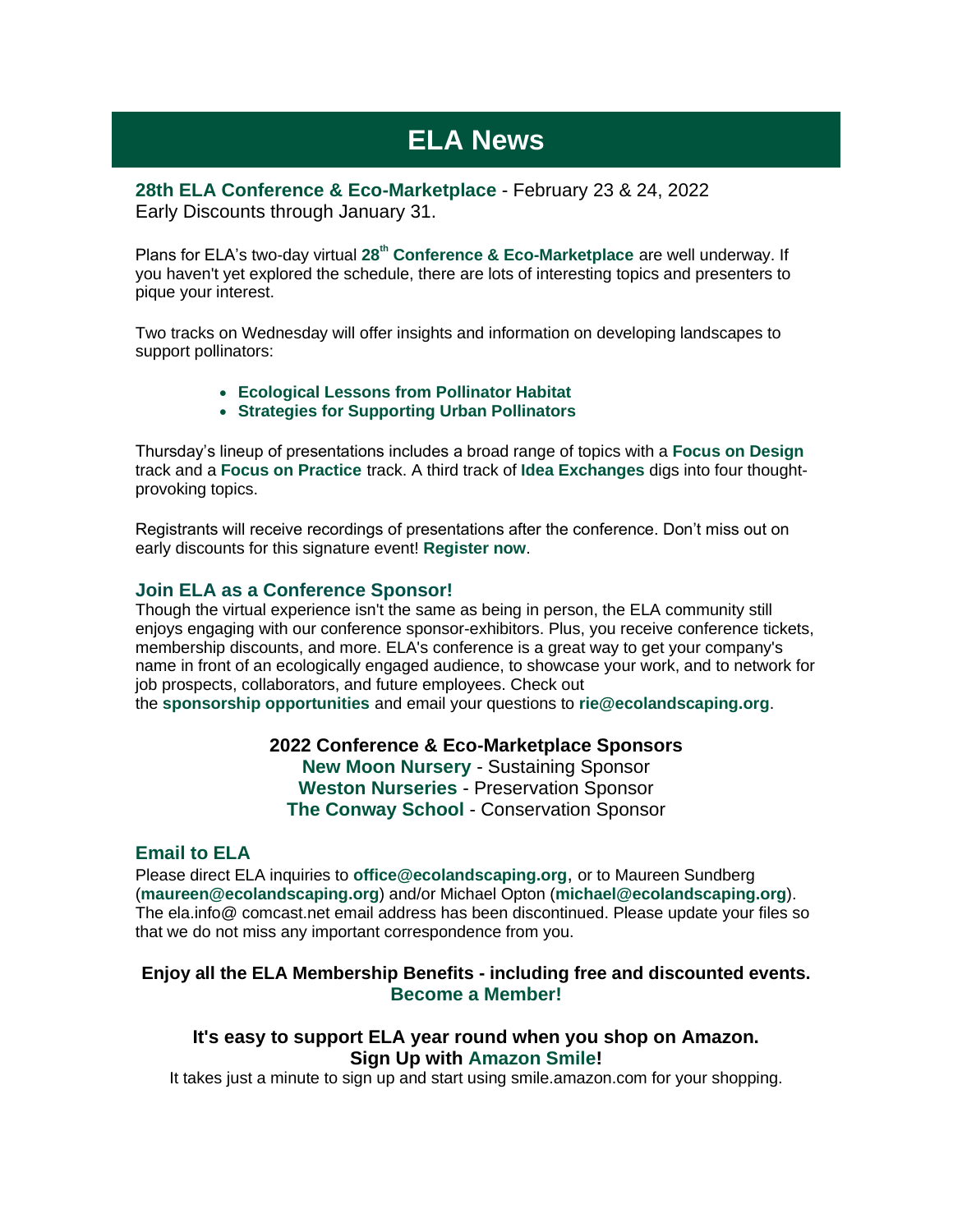# **Thank You to Our Conference Sponsors**







**Bunchberry Cornus canadensis** 

# **Planters' Choice Nursery**

New England's premier grower and re-wholesaler of quality nursery stock including a full line of native trees, shrubs and perennials

Newtown, CT Watertown, CT 203-426-4037 Planterschoice.com

## **Gleanings**

#### **It's 2022. Let's Make it the Year of the Oak**

Happy New Year. Let's all plant oak trees in 2022. Oaks support more life-forms than any other North American tree genus, providing food, protection, or both for birds to bears, as well as countless insects and spiders, among the enormous diversity of species. Read more at **[The](https://r20.rs6.net/tn.jsp?f=001vWgQe0DXWKdwwzEaGI7jLPKSDrVV0Yewh7b1BtEW0KM0RgX5Qn7CGUehUMK_JJZ9LsnSLpPyas3KDabhePGVJB1CmZx6C0HI_xe0d-iqZKr_VI29xCK5AD5JqKF4hb8J0G-q9Ib6dPBGLHBzBfOzoMq4q2w19cf5Lb80as6_NTurOuGXuNJer_WCAMZaVufAbclGJNSrVln0zu9sxXa8aWpn66hQl81Ra74JiLx12Q8=&c=76Jm-J8IhPrvXQu9GUt44I9L74L0mO6nnn77TSSLOv2UcXrLtPtN7w==&ch=gJJzEfe6o2i3_bNGDvTuSEkQck2CGvKxchOVImpbuJKAByRJ34DBgw==)  [New York Times](https://r20.rs6.net/tn.jsp?f=001vWgQe0DXWKdwwzEaGI7jLPKSDrVV0Yewh7b1BtEW0KM0RgX5Qn7CGUehUMK_JJZ9LsnSLpPyas3KDabhePGVJB1CmZx6C0HI_xe0d-iqZKr_VI29xCK5AD5JqKF4hb8J0G-q9Ib6dPBGLHBzBfOzoMq4q2w19cf5Lb80as6_NTurOuGXuNJer_WCAMZaVufAbclGJNSrVln0zu9sxXa8aWpn66hQl81Ra74JiLx12Q8=&c=76Jm-J8IhPrvXQu9GUt44I9L74L0mO6nnn77TSSLOv2UcXrLtPtN7w==&ch=gJJzEfe6o2i3_bNGDvTuSEkQck2CGvKxchOVImpbuJKAByRJ34DBgw==)**.

#### **Invaders For Sale**

The sale of nonnative ornamental plants is a primary pathway of invasive plant introduction into the US. As a result, many nonnative

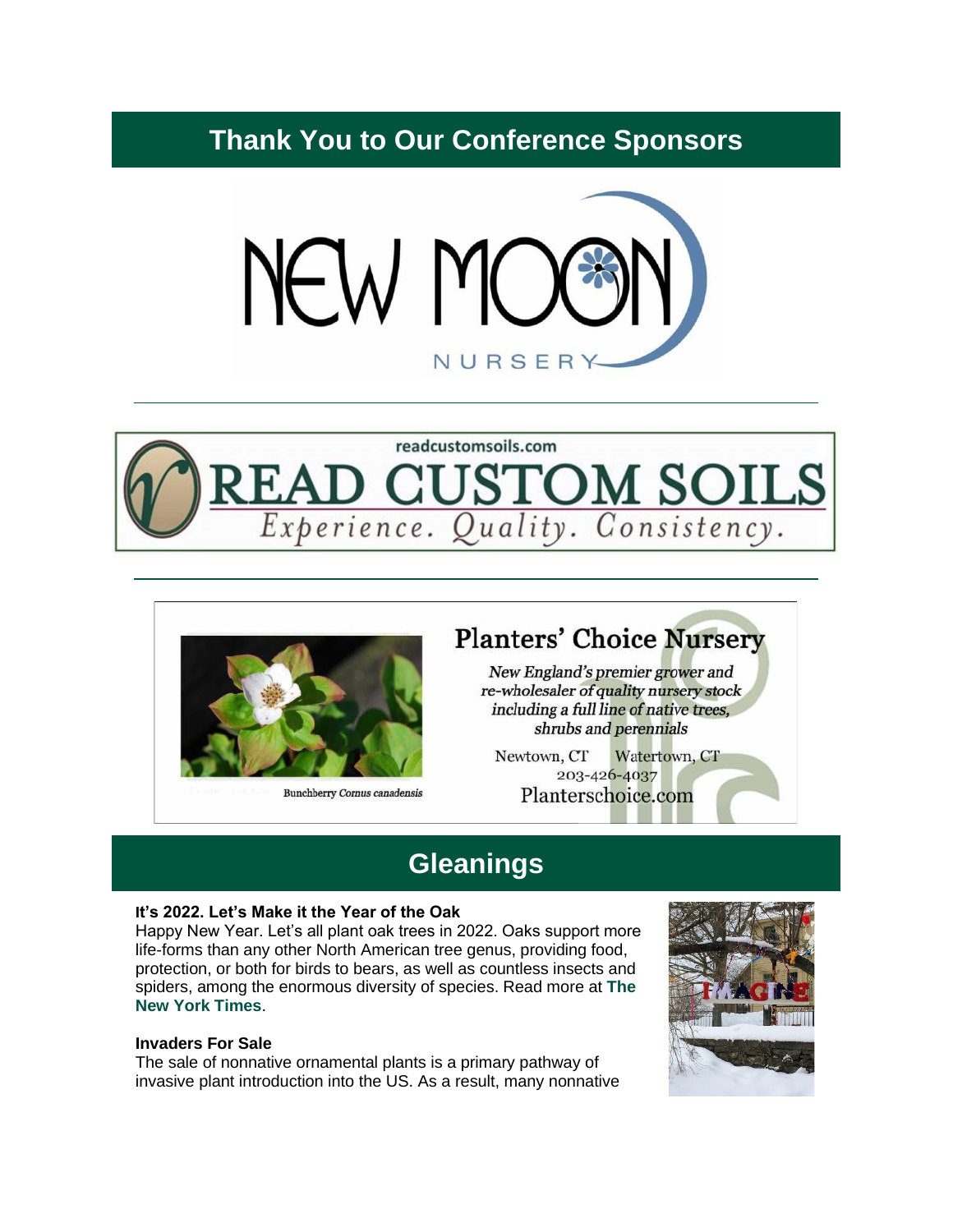plants have been identified as noxious weeds by federal and state governments or as problematic invasive plants by agencies and nonprofit organizations. However, it is unclear whether identifying a species as invasive has curtailed its sale as an ornamental. Read more at **[ESA Journals](https://r20.rs6.net/tn.jsp?f=001vWgQe0DXWKdwwzEaGI7jLPKSDrVV0Yewh7b1BtEW0KM0RgX5Qn7CGUehUMK_JJZ9S_mjgwq6Zp-ZAujLGEixdW9HjR06qYu6keKCTXtNqoX1V2FFSyypMQ2h_Pjlqe1u4yAEWOkwyFpKaj3FT08cbfStPvdDpmcw7Ou6df_TttLm01j1GLR4FRbnPRgR6EZh1E-PHtj5fhw=&c=76Jm-J8IhPrvXQu9GUt44I9L74L0mO6nnn77TSSLOv2UcXrLtPtN7w==&ch=gJJzEfe6o2i3_bNGDvTuSEkQck2CGvKxchOVImpbuJKAByRJ34DBgw==)**.

#### **Protecting Earth: If 'Nature Needs Half,' What Do People Need?**

The campaign to preserve half the Earth's surface is being criticized for failing to take account of global inequality and human needs. But such protection is essential not just for nature but also for creating a world that can improve the lives of the poor and disadvantaged. Read more at **[Yale Environment 360](https://r20.rs6.net/tn.jsp?f=001vWgQe0DXWKdwwzEaGI7jLPKSDrVV0Yewh7b1BtEW0KM0RgX5Qn7CGUehUMK_JJZ9hWt9SCEvNVwLrNAvq3jjqUbN21fy08aPM3im_JQ6xL0MphKI8x8jvQV4q6Z4v473xuBdmFM59IxQN2bZanCLYauGcvJ5uTvrcKgXEOUqxfeAkNREvHRb89JdeDg7ODL2PubGOsk_ULTudH_3d1W1pJBkdTsclE7Nwxf0utiUKis=&c=76Jm-J8IhPrvXQu9GUt44I9L74L0mO6nnn77TSSLOv2UcXrLtPtN7w==&ch=gJJzEfe6o2i3_bNGDvTuSEkQck2CGvKxchOVImpbuJKAByRJ34DBgw==)**.

#### **Treeline: A Story Written in Rings**

Patagonia Films presents *Treeline: A Story Written in Rings*, available in full for the first time. Follow a group of skiers, snowboarders, scientists, and healers to the birch forests of Japan, the red cedars of British Columbia, and the bristlecones of Nevada as they explore an ancient story written in rings. Watch the film on **[YouTube](https://r20.rs6.net/tn.jsp?f=001vWgQe0DXWKdwwzEaGI7jLPKSDrVV0Yewh7b1BtEW0KM0RgX5Qn7CGUehUMK_JJZ9pcwxlZOSar3muAOXflG-VFi4Vyka5C1jSN4pxXkUlUjx88gIwEa2H-8HQkm7RmuhyjGT9kiEdLHH_F8rR5Ug48hWjwZBYi0o3E7xdQ57EJFtN7MP2Pnn_g==&c=76Jm-J8IhPrvXQu9GUt44I9L74L0mO6nnn77TSSLOv2UcXrLtPtN7w==&ch=gJJzEfe6o2i3_bNGDvTuSEkQck2CGvKxchOVImpbuJKAByRJ34DBgw==)**.

#### **Is Ocean Plastic a New Kind of Island?**

Giant patches of plastic floating in the ocean have become home to an experiment in a new hybrid ecosystem made up of stowaway species from coastal environments and of organisms that dwell in the middle of the Pacific. Meet the "neopelagic" world. Read more at **[Anthropocene Magazine](https://r20.rs6.net/tn.jsp?f=001vWgQe0DXWKdwwzEaGI7jLPKSDrVV0Yewh7b1BtEW0KM0RgX5Qn7CGUehUMK_JJZ90mn4FQ1sQsAIy-JVY2GD7m4dNyBRGJEtuIixyLAmzLL3pQHLVKml6q6ElxbbQoeM2DnGWTy5kfTa7ewusaan7dPUFhMjHiVWCvfsPaJZ0iO7fqRYef6qHn3VcYVKPtmh4X9eAyHmruKwdv3XhZ7NyXM_rU_O2-Rdpp1sALlbol26GWJVZnONizpgRRg3o-qgYpCeOqJZjogR0nJpsLxLU83uotzQL-GOdmF7buuTB6WtXbMznJ0yTj1s6cvrHtXLoBuVRixsGDSZGcs1SnUsiMa5M0L7mcV-L9cN3ZRs9qE__xFpv8DFDIChRKB1FjqJuGO-MmbijgJanrgwaJ01eCQyqfwR2zO1UMWStndUcmJa-Kc7yejrYMsoTNq3EWWfgwLGZROjAPC6ZFOK91CnFg==&c=76Jm-J8IhPrvXQu9GUt44I9L74L0mO6nnn77TSSLOv2UcXrLtPtN7w==&ch=gJJzEfe6o2i3_bNGDvTuSEkQck2CGvKxchOVImpbuJKAByRJ34DBgw==)**.

#### **Dawn to Dusk Beneath the Bird Feeder in Pictures**

A former comedian and ventriloquist, Carla Rhodes' life was transformed when she discovered a passion for wildlife conservation photography. Last winter, she placed a camera trap in her garden in the Catskill Mountains in New York, with heartwarming results. Enjoy the photographs at **[The Guardian](https://r20.rs6.net/tn.jsp?f=001vWgQe0DXWKdwwzEaGI7jLPKSDrVV0Yewh7b1BtEW0KM0RgX5Qn7CGUehUMK_JJZ95r9fTFwlti_deAWZiI9H59tVA00TH8kzfVD6DNKHmP6kqAC8C87q7aYFnMevTkW2JTMPswat8e0K5oVNSq2owpvbd1n88NCt6Yuu1JeobOzo5lnaBUJ3Z392ptt45lYuUbxi6datEcIDFzFWBMnmzYMaQlg52BPZBMOg4vaspZKojphPSLHa44_UvfBjoR3mXWe8--LFdv6OHWC3FzoyYwG5VX9YXouI9zCh7qHCZBN2UCsc0YOx9g==&c=76Jm-J8IhPrvXQu9GUt44I9L74L0mO6nnn77TSSLOv2UcXrLtPtN7w==&ch=gJJzEfe6o2i3_bNGDvTuSEkQck2CGvKxchOVImpbuJKAByRJ34DBgw==)**.

#### **Upgrade Energy Efficiency; Retrofit Old Buildings – with Plants**

According to a new study, a living wall composed of pockets of greenery installed on the outside of a building can shrink the amount of heat lost through an un-insulated wall by nearly one-third. The findings suggest a new strategy for making older buildings more energy efficient. Read more at **[Anthropocene Magazine](https://r20.rs6.net/tn.jsp?f=001vWgQe0DXWKdwwzEaGI7jLPKSDrVV0Yewh7b1BtEW0KM0RgX5Qn7CGUehUMK_JJZ9IbLwxkLxjG65xnDN7dvovRnJkSYpi9nqevifrRkNHj1FmqDk8f7FQadvWbzP0ZmIpMKbdMeP8axeuLET5a2XDPwC136ExnjcWPk_NMX0ia2ca69r9RaK6HqJy2vANRo1Ti76ShLUgAjqwZNDn5P_aI8UrIMCCQzwFFRb8WqTy15Bmfg7514zKJQm1cFwybRD5TTd_mTlBqQ=&c=76Jm-J8IhPrvXQu9GUt44I9L74L0mO6nnn77TSSLOv2UcXrLtPtN7w==&ch=gJJzEfe6o2i3_bNGDvTuSEkQck2CGvKxchOVImpbuJKAByRJ34DBgw==)**.

#### **Monarch Butterflies Flock to California Coast**

Monarch butterflies spend every winter along the California coast, clustering in groups on Monterey pines and eucalyptus trees, glittering orange as light filters through the forest. In recent years, their numbers dropped dangerously low, which is why their unexpected population boom this season is a welcome surprise. Read more at **[San Francisco Chronicle](https://r20.rs6.net/tn.jsp?f=001vWgQe0DXWKdwwzEaGI7jLPKSDrVV0Yewh7b1BtEW0KM0RgX5Qn7CGUehUMK_JJZ9iwK6kEDYPVtnp_AZeBbr40V8yDGvAnsm8LTQNqRDRsywNRANr7dKgLky8EdeqLMvUWRM9y_welCuBaOMF7YKX6Atn03vRuWhg3iCNe8Yz-Zn4KWMIeawyDtpf3JUiOXMPuy6qDdM0OQdUv0EFH76bvzkX4h2BggC1koHeBU0IpPz35I4y8L7GsM--44nkt-Z&c=76Jm-J8IhPrvXQu9GUt44I9L74L0mO6nnn77TSSLOv2UcXrLtPtN7w==&ch=gJJzEfe6o2i3_bNGDvTuSEkQck2CGvKxchOVImpbuJKAByRJ34DBgw==)**.

#### **Too Many Palm Trees In Florida?**

Florida is known for its beaches, sunshine and palm trees. But in communities that are responding to climate change, palm lovers are being forced to face an inconvenient truth. Palms, which really aren't trees at all, don't do well in capturing carbon or in providing shade in overheated urban areas. Read more at **[NPR](https://r20.rs6.net/tn.jsp?f=001vWgQe0DXWKdwwzEaGI7jLPKSDrVV0Yewh7b1BtEW0KM0RgX5Qn7CGUehUMK_JJZ9glbIoSCMI9swlXAoKCv7DS7wPln-kTSj55aD8vwEvcaXagkH8b43shr06VFrMEFGikQR3mSD9_uC9nAP9Bc1dg8KMGX8Z3BGEtTikluj16R5mxtOtBD6Nfh2-Eoz7iC5ViggcFBbpctBdYgqbLigJqoX6_QjFwju3jQ-k8TIzvo=&c=76Jm-J8IhPrvXQu9GUt44I9L74L0mO6nnn77TSSLOv2UcXrLtPtN7w==&ch=gJJzEfe6o2i3_bNGDvTuSEkQck2CGvKxchOVImpbuJKAByRJ34DBgw==)**.

#### **Favorite Female Bird Photos!**

Female birds are some of the more underappreciated and challenging birds to see – many eschew the showy plumage and attention-grabbing behaviors that bring others into the limelight. This stunning collection celebrates the beauty and ingenuity of 15 birds that do not often get the spotlight. Read more at **[The National Audubon](https://r20.rs6.net/tn.jsp?f=001vWgQe0DXWKdwwzEaGI7jLPKSDrVV0Yewh7b1BtEW0KM0RgX5Qn7CGUehUMK_JJZ9bQaz4Gnz1knHfnDUkQFph1difCnQwpPEEQ4YCRIvd0jrIw0XFIlr-258fYE_qa96cvx-l8g80SJCm8YE-Pk5SYzTEm_UtY-X2xuxtmmADxYkYAEiVcuvYzDHpJgbQiN0qDPpeDM1OgZucHSAqrQItkwGL71e-mBIG6zNq5o5u_8=&c=76Jm-J8IhPrvXQu9GUt44I9L74L0mO6nnn77TSSLOv2UcXrLtPtN7w==&ch=gJJzEfe6o2i3_bNGDvTuSEkQck2CGvKxchOVImpbuJKAByRJ34DBgw==)**.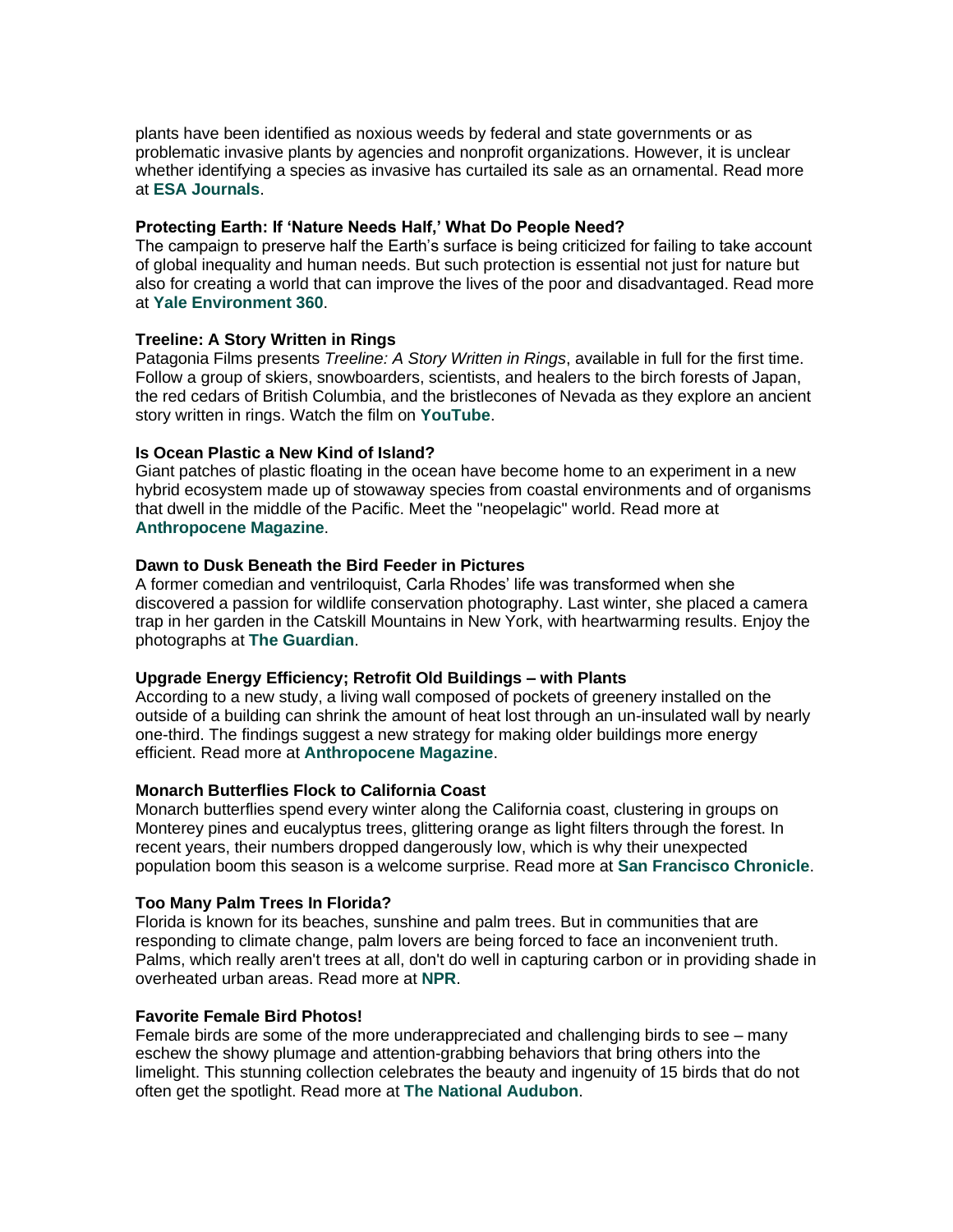#### **San Diego Hermes Copper Butterfly Declared Threatened Species**

The U.S. Fish and Wildlife Service declared one of Southern California's rarest butterflies – the Hermes copper butterfly – as a threatened species under the Endangered Species Act. They also issued a special rule that will provide flexibility for our partners engaged in important wildfire prevention and species research activities while protecting this rare butterfly. Read more at **[KPBS](https://r20.rs6.net/tn.jsp?f=001vWgQe0DXWKdwwzEaGI7jLPKSDrVV0Yewh7b1BtEW0KM0RgX5Qn7CGUehUMK_JJZ9Rvk7vP1zQyF1nJUKALkYnDmeN6Km28t-ast2EA5pbJX3ADxVUy4l0Z84Q7Kb5RcYqOPOERkoGCPdtIbFnawDEgr1kiDyPRpYaRpq4jsghyhbZbL0K2oL_TsKmvkjBuYjC8GGa8E7WQERXioe-djjfeSVkvP3S8GS_OhGb4DxRPzrO_bPYEMHcSXF9H8ymmitJSbNOFhaWBBHOiI4SDCsB1Z4kUTE1pry0sTrEy_qUno=&c=76Jm-J8IhPrvXQu9GUt44I9L74L0mO6nnn77TSSLOv2UcXrLtPtN7w==&ch=gJJzEfe6o2i3_bNGDvTuSEkQck2CGvKxchOVImpbuJKAByRJ34DBgw==)**.

## **Events to Note**

#### **Events to Note (listings indicate local time unless otherwise noted)**

At this time, many events are still being held online; check with organizations to confirm the most up-to-date information.

#### **January**

January 15&16 **[NOFA/Mass Winter Conference](https://r20.rs6.net/tn.jsp?f=001vWgQe0DXWKdwwzEaGI7jLPKSDrVV0Yewh7b1BtEW0KM0RgX5Qn7CGbWO2J2gCV0pBhUuOYiSDU0mItNovxd1Af4Sitwt9t0aReTuDqRleaLUoH1kkb96XW4sNzSWPsfplXRCa-q_kGmC-rTkAMum18qgwqMHlRx8XP1HP5DBK9W37YGGsU8lMpHMKxINeWtF&c=76Jm-J8IhPrvXQu9GUt44I9L74L0mO6nnn77TSSLOv2UcXrLtPtN7w==&ch=gJJzEfe6o2i3_bNGDvTuSEkQck2CGvKxchOVImpbuJKAByRJ34DBgw==)**; online.

January 18 **[Environmental Art in the Landscape: From Idea to Installation](https://r20.rs6.net/tn.jsp?f=001vWgQe0DXWKdwwzEaGI7jLPKSDrVV0Yewh7b1BtEW0KM0RgX5Qn7CGUehUMK_JJZ9aQA0MT5i4bYl9kZYTzdQH_CTUk7-5rcORh8pAOk_eQ0DBqPvbluEGcpIc6ZQwG5pJ_pMj3tRHfNYzm76t6QIlg==&c=76Jm-J8IhPrvXQu9GUt44I9L74L0mO6nnn77TSSLOv2UcXrLtPtN7w==&ch=gJJzEfe6o2i3_bNGDvTuSEkQck2CGvKxchOVImpbuJKAByRJ34DBgw==)**; 3:00-4:30 ET. January 18-23 **[NOFA-NY Winter Conference](https://r20.rs6.net/tn.jsp?f=001vWgQe0DXWKdwwzEaGI7jLPKSDrVV0Yewh7b1BtEW0KM0RgX5Qn7CGUehUMK_JJZ90oT5K07e7MKkuEXb4fTaqyeLycCZe7epP2H5Bf-xnfGWT81dEMlmtdx22F7JI_lJVb3fsuy7Xq4H7AR1z09ZanQku0oYDbPx&c=76Jm-J8IhPrvXQu9GUt44I9L74L0mO6nnn77TSSLOv2UcXrLtPtN7w==&ch=gJJzEfe6o2i3_bNGDvTuSEkQck2CGvKxchOVImpbuJKAByRJ34DBgw==)**; online.

January 19 **ELA Webinar[→Forest Ecosystems and the Winds of Change -](https://r20.rs6.net/tn.jsp?f=001vWgQe0DXWKdwwzEaGI7jLPKSDrVV0Yewh7b1BtEW0KM0RgX5Qn7CGbWO2J2gCV0p8McHKyTEkdgZOKFFNFEXOfAk2s8fIqH_Ru3K6scAuPFt3NwClHzYNOfl_k6mzplWvlVqsjd4SVSoOL8ReUTvlyXsmnwkRfzMSCjdl-VlY07nxN3HIteT-LQjVQFSvk2wQGEEbk-YtAFq7A9W9v4hlWXzk67kOen2uGTgvIl2iR8CtZfCfFIr0v9vD3H4rVShsL8Vc_SS1_MO6HVUqvJB7GSpX3olL-edengPkWirG_E=&c=76Jm-J8IhPrvXQu9GUt44I9L74L0mO6nnn77TSSLOv2UcXrLtPtN7w==&ch=gJJzEfe6o2i3_bNGDvTuSEkQck2CGvKxchOVImpbuJKAByRJ34DBgw==) Forests as a [Cog in the Earth's Climate System](https://r20.rs6.net/tn.jsp?f=001vWgQe0DXWKdwwzEaGI7jLPKSDrVV0Yewh7b1BtEW0KM0RgX5Qn7CGbWO2J2gCV0p8McHKyTEkdgZOKFFNFEXOfAk2s8fIqH_Ru3K6scAuPFt3NwClHzYNOfl_k6mzplWvlVqsjd4SVSoOL8ReUTvlyXsmnwkRfzMSCjdl-VlY07nxN3HIteT-LQjVQFSvk2wQGEEbk-YtAFq7A9W9v4hlWXzk67kOen2uGTgvIl2iR8CtZfCfFIr0v9vD3H4rVShsL8Vc_SS1_MO6HVUqvJB7GSpX3olL-edengPkWirG_E=&c=76Jm-J8IhPrvXQu9GUt44I9L74L0mO6nnn77TSSLOv2UcXrLtPtN7w==&ch=gJJzEfe6o2i3_bNGDvTuSEkQck2CGvKxchOVImpbuJKAByRJ34DBgw==)**; 12:00-1:00pm ET.

January 19 **[Soil Nutrients](https://r20.rs6.net/tn.jsp?f=001vWgQe0DXWKdwwzEaGI7jLPKSDrVV0Yewh7b1BtEW0KM0RgX5Qn7CGUehUMK_JJZ9qR80N9hzOlz341rlKZYzG3pZA71rqZhYzbPwv3GGJ-yHHg8eoAV2wcaCQRBVf7pcne9YLMjDY8A6_55LQmYykV2WLXE2QQIywVgK8UszznPMgScCk4pD_Y3l_OilAtUH9QgwCjptzNo=&c=76Jm-J8IhPrvXQu9GUt44I9L74L0mO6nnn77TSSLOv2UcXrLtPtN7w==&ch=gJJzEfe6o2i3_bNGDvTuSEkQck2CGvKxchOVImpbuJKAByRJ34DBgw==)**; 7:00-8:00pm ET.

January 19 **Ching-Fang Chen: [New Aesthetics for Public Spaces](https://r20.rs6.net/tn.jsp?f=001vWgQe0DXWKdwwzEaGI7jLPKSDrVV0Yewh7b1BtEW0KM0RgX5Qn7CGUehUMK_JJZ9P1B__4yZ_p5yEtLkG2pwCzhFOVNbsH5ZgFXrtK7iXakFagEJd71XKZAySPz8UfWIP39eyZ7gB_t54r8Ox4RszDqlHVlCg468NlrVF_RFd1WlbDGdD_YP-2EgkQHndxej5gu7Dv3cgrAd3z46FWq6yi0K8I_oACpLpsR07jdlbwYvjNNczuCT3s6XIJEQcOme&c=76Jm-J8IhPrvXQu9GUt44I9L74L0mO6nnn77TSSLOv2UcXrLtPtN7w==&ch=gJJzEfe6o2i3_bNGDvTuSEkQck2CGvKxchOVImpbuJKAByRJ34DBgw==)**; 6:00-7:00pm ET. January 20,21,27,28 **- [Expanding the Scope of Landscape Design: People, Ecology &](https://r20.rs6.net/tn.jsp?f=001vWgQe0DXWKdwwzEaGI7jLPKSDrVV0Yewh7b1BtEW0KM0RgX5Qn7CGeeaQBsNAzrbF8dz0qK5zC1MuZt9zCzKP4bx4oAQpIMUjwCrsi-K-NzDPFMVaHhlzwII8kaJQiXlycIwGyaWNJrjKddgYMdY_mRbu3qezA3J0UW7jxElso5Drgj7fsN3pJSABStgLI5FdMJRiT1OTZRxsFzfC6I8KA4cHaEHVZSs&c=76Jm-J8IhPrvXQu9GUt44I9L74L0mO6nnn77TSSLOv2UcXrLtPtN7w==&ch=gJJzEfe6o2i3_bNGDvTuSEkQck2CGvKxchOVImpbuJKAByRJ34DBgw==)  [Time](https://r20.rs6.net/tn.jsp?f=001vWgQe0DXWKdwwzEaGI7jLPKSDrVV0Yewh7b1BtEW0KM0RgX5Qn7CGeeaQBsNAzrbF8dz0qK5zC1MuZt9zCzKP4bx4oAQpIMUjwCrsi-K-NzDPFMVaHhlzwII8kaJQiXlycIwGyaWNJrjKddgYMdY_mRbu3qezA3J0UW7jxElso5Drgj7fsN3pJSABStgLI5FdMJRiT1OTZRxsFzfC6I8KA4cHaEHVZSs&c=76Jm-J8IhPrvXQu9GUt44I9L74L0mO6nnn77TSSLOv2UcXrLtPtN7w==&ch=gJJzEfe6o2i3_bNGDvTuSEkQck2CGvKxchOVImpbuJKAByRJ34DBgw==)**; 1:00-4:30 ET.

January 23,30, February 6,13,27 **[Site Grading Fundamentals: Go Back to Basics and](https://r20.rs6.net/tn.jsp?f=001vWgQe0DXWKdwwzEaGI7jLPKSDrVV0Yewh7b1BtEW0KM0RgX5Qn7CGUehUMK_JJZ9HFZPfWSCeig7deCC8S4NWIXf9mqTNwjg2TmWA99UyC_0u-EfPJqv84qLso0mvWbVDRMTImEqswouOZvS5FuCxiP9RAYjP1cxlGmGUH6KzDg2fCJ-sw9xci0I9nfv_iEV&c=76Jm-J8IhPrvXQu9GUt44I9L74L0mO6nnn77TSSLOv2UcXrLtPtN7w==&ch=gJJzEfe6o2i3_bNGDvTuSEkQck2CGvKxchOVImpbuJKAByRJ34DBgw==)  [Sharpen Your Skills](https://r20.rs6.net/tn.jsp?f=001vWgQe0DXWKdwwzEaGI7jLPKSDrVV0Yewh7b1BtEW0KM0RgX5Qn7CGUehUMK_JJZ9HFZPfWSCeig7deCC8S4NWIXf9mqTNwjg2TmWA99UyC_0u-EfPJqv84qLso0mvWbVDRMTImEqswouOZvS5FuCxiP9RAYjP1cxlGmGUH6KzDg2fCJ-sw9xci0I9nfv_iEV&c=76Jm-J8IhPrvXQu9GUt44I9L74L0mO6nnn77TSSLOv2UcXrLtPtN7w==&ch=gJJzEfe6o2i3_bNGDvTuSEkQck2CGvKxchOVImpbuJKAByRJ34DBgw==)**; 3:00-5:00pm ET.

January 25 **[Role Cation Exchange in Nutrient Management](https://r20.rs6.net/tn.jsp?f=001vWgQe0DXWKdwwzEaGI7jLPKSDrVV0Yewh7b1BtEW0KM0RgX5Qn7CGUehUMK_JJZ9ncoteKetQA3NA23B_EARaalfaX1-ZU6oaNCIRXvma-mYNjj0Pbgw6nIKHpJ-npGrFuuNwqF4jrg992qxl49L7ZHZsIxWwV4aXpQMg8-9cL3uTq5gLBFPxUREs6cjEUueYZNoQH3_aYZ7kLoNy2ePrR-5KsUEN2eJUdMJH4dO4PYI0XfDCW6pCwnH-FFbqfKvWdJFKXs7MQwxUQtSjESLuRXRqbmS5mEWahkzpwOd7cpPd7b52FCoSzvAxd55WY7c3zqnTaoBixYB4nRlpUySeVvz9p_K5W84UceCejkjVw-HW2WsGl0dzG4auKAVqIi2d2NY6UQz9Vdv32YYC8szXZfntDD76T_AukjtTuwx_-kzd37UVr5mP6E7fne4PGutYesZdiq1D-etPJXDGReqBlToyeD_O8Je9vB9H0t--tUQ6gee_YrlYJUzfI8ijW0Xa5_BgqL3MPObjMHUiRoJhJ3TjRSI8A_pEZKpqzAXMyoQeYbkpblgsWeN19waovTp&c=76Jm-J8IhPrvXQu9GUt44I9L74L0mO6nnn77TSSLOv2UcXrLtPtN7w==&ch=gJJzEfe6o2i3_bNGDvTuSEkQck2CGvKxchOVImpbuJKAByRJ34DBgw==)**; 12:00-1:00pm ET.

January 26 **ELA Webinar[→Engaging Landowners in Sustainable Stewardship](https://r20.rs6.net/tn.jsp?f=001vWgQe0DXWKdwwzEaGI7jLPKSDrVV0Yewh7b1BtEW0KM0RgX5Qn7CGbWO2J2gCV0pFa52UcM5OOSakH6lMZP1AgL_O54LZuxb-ggeMatMu_sp9jlyxnqpOJrFx0ZwOBN3Y6YVxsTcbLOZEbkjWQCizCyvSATeQIXb4jcJZP-8w2dn9r55qReyktW6GQRh1p0XuBkzIJIcBftXnpjOkEAlx4hk8hj3AabkFheZmB5skIwSMibRQDp9PQ==&c=76Jm-J8IhPrvXQu9GUt44I9L74L0mO6nnn77TSSLOv2UcXrLtPtN7w==&ch=gJJzEfe6o2i3_bNGDvTuSEkQck2CGvKxchOVImpbuJKAByRJ34DBgw==)**; 12:00- 1:00pm ET.

January 26 **[Regenerative Turf Systems](https://r20.rs6.net/tn.jsp?f=001vWgQe0DXWKdwwzEaGI7jLPKSDrVV0Yewh7b1BtEW0KM0RgX5Qn7CGUehUMK_JJZ9qR80N9hzOlz341rlKZYzG3pZA71rqZhYzbPwv3GGJ-yHHg8eoAV2wcaCQRBVf7pcne9YLMjDY8A6_55LQmYykV2WLXE2QQIywVgK8UszznPMgScCk4pD_Y3l_OilAtUH9QgwCjptzNo=&c=76Jm-J8IhPrvXQu9GUt44I9L74L0mO6nnn77TSSLOv2UcXrLtPtN7w==&ch=gJJzEfe6o2i3_bNGDvTuSEkQck2CGvKxchOVImpbuJKAByRJ34DBgw==)**; 7:00-8:00pm ET.

January 29 **ELA Class[→Plant Nutrients](https://r20.rs6.net/tn.jsp?f=001vWgQe0DXWKdwwzEaGI7jLPKSDrVV0Yewh7b1BtEW0KM0RgX5Qn7CGbWO2J2gCV0pN6saL0Cwg3dprY10fDNmYZ8X2RTqq89PyRm4yXDo8qPDyMjdynhST41pLvdOUJuSfIsBTZah0Y06wHpV_tqQakE3ZKf3OdMjU35sYFjls3bawbI4huR1QUIlmhnOBCy0RQDPHNUqSzs=&c=76Jm-J8IhPrvXQu9GUt44I9L74L0mO6nnn77TSSLOv2UcXrLtPtN7w==&ch=gJJzEfe6o2i3_bNGDvTuSEkQck2CGvKxchOVImpbuJKAByRJ34DBgw==)**; 10:00am-12:00pm ET.

January 31 **[Old Forests: What They Are, Why They're Important, and Opportunities for](https://r20.rs6.net/tn.jsp?f=001vWgQe0DXWKdwwzEaGI7jLPKSDrVV0Yewh7b1BtEW0KM0RgX5Qn7CGUehUMK_JJZ9KzErSgMAZBAnX7ZLP57e47ko8gaqMhuN6020YyknVjPbS7cAgk7EKaci1dV42pPYZS33BvstNURv0J3_6d6mZFGNqYBzi6fedJA2yjdw9_TCM4UVq5Mpkg_pLXB2zi2XQTUnfXTTl10=&c=76Jm-J8IhPrvXQu9GUt44I9L74L0mO6nnn77TSSLOv2UcXrLtPtN7w==&ch=gJJzEfe6o2i3_bNGDvTuSEkQck2CGvKxchOVImpbuJKAByRJ34DBgw==)  [Management](https://r20.rs6.net/tn.jsp?f=001vWgQe0DXWKdwwzEaGI7jLPKSDrVV0Yewh7b1BtEW0KM0RgX5Qn7CGUehUMK_JJZ9KzErSgMAZBAnX7ZLP57e47ko8gaqMhuN6020YyknVjPbS7cAgk7EKaci1dV42pPYZS33BvstNURv0J3_6d6mZFGNqYBzi6fedJA2yjdw9_TCM4UVq5Mpkg_pLXB2zi2XQTUnfXTTl10=&c=76Jm-J8IhPrvXQu9GUt44I9L74L0mO6nnn77TSSLOv2UcXrLtPtN7w==&ch=gJJzEfe6o2i3_bNGDvTuSEkQck2CGvKxchOVImpbuJKAByRJ34DBgw==)**; 7:00-8:30pm ET.

#### **February**

February 4 **[Urban Tree Symposium](https://r20.rs6.net/tn.jsp?f=001vWgQe0DXWKdwwzEaGI7jLPKSDrVV0Yewh7b1BtEW0KM0RgX5Qn7CGUehUMK_JJZ9sRTAfytEo96UtOtLR6CRu71YOT8iqJD6x1_GB_kcC_xriiRWAa0LjmsgwxfkeVGasVsk8I80EKsM3VMLmArPpIxlxKUHNxNb9Vg-u-j3vygXazzsxyqhzg==&c=76Jm-J8IhPrvXQu9GUt44I9L74L0mO6nnn77TSSLOv2UcXrLtPtN7w==&ch=gJJzEfe6o2i3_bNGDvTuSEkQck2CGvKxchOVImpbuJKAByRJ34DBgw==)**; 9:00am-3:00pm ET.

February 5 **[Insects: Pests and Beneficials](https://r20.rs6.net/tn.jsp?f=001vWgQe0DXWKdwwzEaGI7jLPKSDrVV0Yewh7b1BtEW0KM0RgX5Qn7CGUehUMK_JJZ9C0Q_qAo683tCcH5QQi5jt6eZi5ASi0w6p195tmzqHUgK4VWSaRzjdsa5phRLqo1HpPVwalfwB_q7Zhk4A9iU5kDCL7MpAmKoVQeRoblAbGvKUh8eDl-QdK4Y0c97zYbzG8068k0-IsA=&c=76Jm-J8IhPrvXQu9GUt44I9L74L0mO6nnn77TSSLOv2UcXrLtPtN7w==&ch=gJJzEfe6o2i3_bNGDvTuSEkQck2CGvKxchOVImpbuJKAByRJ34DBgw==)**; 10:30am-12:00pm ET.

February 6-12 **[NOFA NH Winter Conference](https://r20.rs6.net/tn.jsp?f=001vWgQe0DXWKdwwzEaGI7jLPKSDrVV0Yewh7b1BtEW0KM0RgX5Qn7CGUehUMK_JJZ9VPLRouVrdMo4q-7Lt7N-Bv8Q2XQVK03Am554pWhR-iR00LEEaPq3B5qfQ7f6lmMwFF2lca_xSO33HW6bSo6wntNuhw4N6Rdk7yoJ6djXZJY=&c=76Jm-J8IhPrvXQu9GUt44I9L74L0mO6nnn77TSSLOv2UcXrLtPtN7w==&ch=gJJzEfe6o2i3_bNGDvTuSEkQck2CGvKxchOVImpbuJKAByRJ34DBgw==)**; online.

February 9 **ELA Webinar[→Regenerating Suburbia One Garden at a Time](https://r20.rs6.net/tn.jsp?f=001vWgQe0DXWKdwwzEaGI7jLPKSDrVV0Yewh7b1BtEW0KM0RgX5Qn7CGbWO2J2gCV0pAh2kbtM2m-q82xNbwoDhlGzVitIELz0G1Jh6vpJkGe7gJQedPnxg6pV5aCc5fbIpyjk6Ia95RleTE23BQdw6_f0pmKZwX3UU9Iei05KtJJqyciCKwsmXYVAb8qBKnNv3T62nOBDYQoI=&c=76Jm-J8IhPrvXQu9GUt44I9L74L0mO6nnn77TSSLOv2UcXrLtPtN7w==&ch=gJJzEfe6o2i3_bNGDvTuSEkQck2CGvKxchOVImpbuJKAByRJ34DBgw==)**; 12:00-1:00pm ET.

February 9 **[Organic Control of Grubs and Beetles](https://r20.rs6.net/tn.jsp?f=001vWgQe0DXWKdwwzEaGI7jLPKSDrVV0Yewh7b1BtEW0KM0RgX5Qn7CGUehUMK_JJZ9qR80N9hzOlz341rlKZYzG3pZA71rqZhYzbPwv3GGJ-yHHg8eoAV2wcaCQRBVf7pcne9YLMjDY8A6_55LQmYykV2WLXE2QQIywVgK8UszznPMgScCk4pD_Y3l_OilAtUH9QgwCjptzNo=&c=76Jm-J8IhPrvXQu9GUt44I9L74L0mO6nnn77TSSLOv2UcXrLtPtN7w==&ch=gJJzEfe6o2i3_bNGDvTuSEkQck2CGvKxchOVImpbuJKAByRJ34DBgw==)**; 7:00-8:00pm ET.

February 10 **[Using Soil Microbes to Improve Fertilizer Efficiency and Soil Health](https://r20.rs6.net/tn.jsp?f=001vWgQe0DXWKdwwzEaGI7jLPKSDrVV0Yewh7b1BtEW0KM0RgX5Qn7CGUehUMK_JJZ9EKcixTN9hrsZdn5VftUfJ7s-HoaaGRAPDKTrggmuAHnHX3LweV9qupXoljKPESoZ-87Pxx6oG5IAj4jPlignN3LU1oyOiN0ylOPkhnYkcvb10B3W0bYlZNr0faYcNyC6W1RvRmX4aSHpC6b6q1iS3b11JrTG_rHFuv47MhnNy2Loi9RcAk_E8lick6nkeG7P8RUw3pfZ4ldxxwFuLoE35H4AGbdwi5QHsX5FgMVS33ENQToShi5VB97EFHawMvxE12Vc59z63qcWZ4b2f5X-UO_1TtSfOFZBXRoib_cxX1b-4FXJZXn31m842zkrCpJi2qfPCaN0V3JRO1mJVULWEgkVwWHdqj-Jx0QHMlzAlg4ggNFSWhUIK6Y7xKiuVWxRclJz7_LShDQEdwz1YP21OxvADwq32_FnA0A8HvkKwleGQWUJEfbugDgUH37ElWpK-_hzbdYWMKRf8JsWNifjZLftwzHaWHpcaGHcBbPS_PzNiYquEegdOi1PFonzzPT8sbbr7wh0gc7Ylm6vlW_YD7Bb1BJbuOLcvo9hMpgdyTNCkMVWOpIZ-GQzHmqYSFOwc5Zosl4M5my5DaC-SHRfevhocUlzuNNHjHLpHxO98pUKT56WgHKqQ4vSzv2fLjWHfeUwz9uo0u-hD96cRm7ZconthFbSPjHkqWs9Kf20Nx_735CixLi8zk4JV5zQgD_2xHsVomW9pNDyoo0QJZIpnyzqwC92TUSxJn0r_8p4k7oYAVJ8ACajKm_pU4zh7JAjix3dhJLFZ-dtF7ZeLOBhZUE0evGjUu4WFyfY_Yx7nvDgClULsCb4tIxnClqSxwAQ68ZeLA5h89Q3gz4FP3ORF5KuOsFvHZ73QAxToTFahtp69kZdVbsh6IETtw5YjmoiWSBVRwA_e_p01ORPe5RXefM1p74c1LOOi5hRrMseW3n6yEpUAj5xa6aCkvNoieiG3ftK3fyPQpVXsndb0xanzACg-0L-RJmuNfADtfy_giKAh-jqjUYRccSI0TEZuK-6LcVQU0HoDxlGmkkos-d-CXF3r_LLlb7l4Up3rPDqEuSpDtQguY5G9f1ON_zo9_A4&c=76Jm-J8IhPrvXQu9GUt44I9L74L0mO6nnn77TSSLOv2UcXrLtPtN7w==&ch=gJJzEfe6o2i3_bNGDvTuSEkQck2CGvKxchOVImpbuJKAByRJ34DBgw==)**; 11:00am CT.

February 10,17,24 **[QGIS for ArcMap Users: Making the Transition](https://r20.rs6.net/tn.jsp?f=001vWgQe0DXWKdwwzEaGI7jLPKSDrVV0Yewh7b1BtEW0KM0RgX5Qn7CGUehUMK_JJZ9aQA0MT5i4bYl9kZYTzdQH_CTUk7-5rcORh8pAOk_eQ0DBqPvbluEGcpIc6ZQwG5pJ_pMj3tRHfNYzm76t6QIlg==&c=76Jm-J8IhPrvXQu9GUt44I9L74L0mO6nnn77TSSLOv2UcXrLtPtN7w==&ch=gJJzEfe6o2i3_bNGDvTuSEkQck2CGvKxchOVImpbuJKAByRJ34DBgw==)**; 3:00-4:30pm ET.

February 12 **[Orchard Diseases](https://r20.rs6.net/tn.jsp?f=001vWgQe0DXWKdwwzEaGI7jLPKSDrVV0Yewh7b1BtEW0KM0RgX5Qn7CGUehUMK_JJZ9C0Q_qAo683tCcH5QQi5jt6eZi5ASi0w6p195tmzqHUgK4VWSaRzjdsa5phRLqo1HpPVwalfwB_q7Zhk4A9iU5kDCL7MpAmKoVQeRoblAbGvKUh8eDl-QdK4Y0c97zYbzG8068k0-IsA=&c=76Jm-J8IhPrvXQu9GUt44I9L74L0mO6nnn77TSSLOv2UcXrLtPtN7w==&ch=gJJzEfe6o2i3_bNGDvTuSEkQck2CGvKxchOVImpbuJKAByRJ34DBgw==)**; 10:30am-12:00pm ET.

February 15 **ELA Class[→Climate Change and Native Plants](https://r20.rs6.net/tn.jsp?f=001vWgQe0DXWKdwwzEaGI7jLPKSDrVV0Yewh7b1BtEW0KM0RgX5Qn7CGbWO2J2gCV0pVmODBkaxEDxyZob7dTs5Ep6fBKvHCrddrwZxcC7BNWovOFEukvEBCSHndAMYx3RwBfEqu1th_aF-PHb5wOlVGgRJRgwtYyhrqbp8GJgQeTotNUvk08TkpG1NcS5fkktc1ujdB-TAlN5K5FIsvYsGVGNTD5slz0HK&c=76Jm-J8IhPrvXQu9GUt44I9L74L0mO6nnn77TSSLOv2UcXrLtPtN7w==&ch=gJJzEfe6o2i3_bNGDvTuSEkQck2CGvKxchOVImpbuJKAByRJ34DBgw==)**; 6:00-8:30pm ET.

February 16 **[Financial Success with Organic Land Care](https://r20.rs6.net/tn.jsp?f=001vWgQe0DXWKdwwzEaGI7jLPKSDrVV0Yewh7b1BtEW0KM0RgX5Qn7CGUehUMK_JJZ9qR80N9hzOlz341rlKZYzG3pZA71rqZhYzbPwv3GGJ-yHHg8eoAV2wcaCQRBVf7pcne9YLMjDY8A6_55LQmYykV2WLXE2QQIywVgK8UszznPMgScCk4pD_Y3l_OilAtUH9QgwCjptzNo=&c=76Jm-J8IhPrvXQu9GUt44I9L74L0mO6nnn77TSSLOv2UcXrLtPtN7w==&ch=gJJzEfe6o2i3_bNGDvTuSEkQck2CGvKxchOVImpbuJKAByRJ34DBgw==)**; 7:00-8:00pm ET.

February 16 **[The Forest Edge: Design and Ecology](https://r20.rs6.net/tn.jsp?f=001vWgQe0DXWKdwwzEaGI7jLPKSDrVV0Yewh7b1BtEW0KM0RgX5Qn7CGUehUMK_JJZ9S6mXyEJBMX8uUQAheQtLLy9q4lpQY9rwj6JFAqTYbEpFtS5mCNLKy2KmW3f-Wgz7J1HxIdvZ26OW5lqXOcKUK-NygaM28FBSXnFwQfUt3QHKR1lP_8OYXiiuQ9nNbHuVgLk9kiYgaPfySB6Y26oYkvv_0tEpN0GczvX5YuC3iFwUaWLhOix625VACzo0t7kcTR_APmUHVIDrcp_Vx9dOrW3eOENHwAmsBupdoquxGebBwQFz01_K_KVt3HC-eRhHo0ZjsHf7u2_Y6B69EHLnYpPXjjmjdhZWBsFnj7Z2HK1FVL4I63yNaq3O7ovY-M7ZNJuQPGUMv0ACONdPIFAC2F6_JtgW8IN4&c=76Jm-J8IhPrvXQu9GUt44I9L74L0mO6nnn77TSSLOv2UcXrLtPtN7w==&ch=gJJzEfe6o2i3_bNGDvTuSEkQck2CGvKxchOVImpbuJKAByRJ34DBgw==)**; 4:00-5:30pm ET.

February 17 **ELA Class[→Finding Your Environmental Ethic](https://r20.rs6.net/tn.jsp?f=001vWgQe0DXWKdwwzEaGI7jLPKSDrVV0Yewh7b1BtEW0KM0RgX5Qn7CGbWO2J2gCV0pti3knsR6QtElxkq4Mt3Q62e738ZO_2Smjsp07JR3NnItrkaV-p33ksv0d_UNcZQizzZBnojOi7o9Spj8b3XU9-hgxvCDeg7v0svhJnryj_bW7ngiVW1MeJgfPvILqpKrqY11y5SQZkJishLIbK0yo7EocaDymNAS&c=76Jm-J8IhPrvXQu9GUt44I9L74L0mO6nnn77TSSLOv2UcXrLtPtN7w==&ch=gJJzEfe6o2i3_bNGDvTuSEkQck2CGvKxchOVImpbuJKAByRJ34DBgw==)**; 6:00am-7:00pm ET.

February 19 **[Home Orchard Establishment](https://r20.rs6.net/tn.jsp?f=001vWgQe0DXWKdwwzEaGI7jLPKSDrVV0Yewh7b1BtEW0KM0RgX5Qn7CGUehUMK_JJZ9C0Q_qAo683tCcH5QQi5jt6eZi5ASi0w6p195tmzqHUgK4VWSaRzjdsa5phRLqo1HpPVwalfwB_q7Zhk4A9iU5kDCL7MpAmKoVQeRoblAbGvKUh8eDl-QdK4Y0c97zYbzG8068k0-IsA=&c=76Jm-J8IhPrvXQu9GUt44I9L74L0mO6nnn77TSSLOv2UcXrLtPtN7w==&ch=gJJzEfe6o2i3_bNGDvTuSEkQck2CGvKxchOVImpbuJKAByRJ34DBgw==)**; 10:30am-12:00pm ET.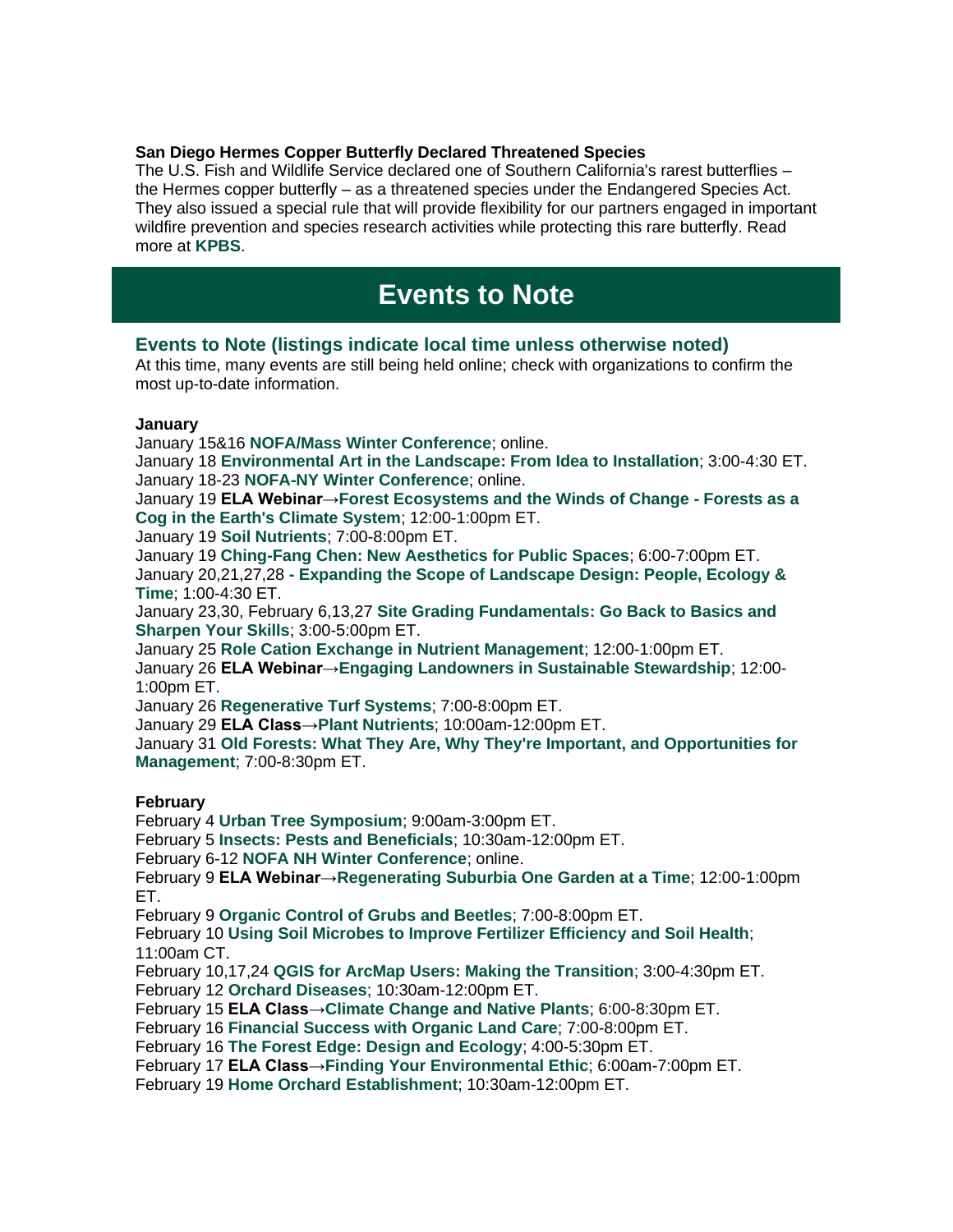February 23-24 **[ELA Conference & Eco-Marketplace](https://r20.rs6.net/tn.jsp?f=001vWgQe0DXWKdwwzEaGI7jLPKSDrVV0Yewh7b1BtEW0KM0RgX5Qn7CGbWO2J2gCV0pQPpVMCJRRZ4__dgWKHeHWj_eHyloaJcjo5ws4ddImeTyd3TuJobZMsr_NTB8WxQmERB9ULiF5GwiKpwfC_Zna2B8PFtfCCWw_gNg_864dK7RcwbVyWqEmHEu-IJjSW5KcHtuUS7AR7GC1KM85BAURw==&c=76Jm-J8IhPrvXQu9GUt44I9L74L0mO6nnn77TSSLOv2UcXrLtPtN7w==&ch=gJJzEfe6o2i3_bNGDvTuSEkQck2CGvKxchOVImpbuJKAByRJ34DBgw==)**; 8:00am-5:00pm ET. February 24 **[Low Risk Herbicides](https://r20.rs6.net/tn.jsp?f=001vWgQe0DXWKdwwzEaGI7jLPKSDrVV0Yewh7b1BtEW0KM0RgX5Qn7CGUehUMK_JJZ9qR80N9hzOlz341rlKZYzG3pZA71rqZhYzbPwv3GGJ-yHHg8eoAV2wcaCQRBVf7pcne9YLMjDY8A6_55LQmYykV2WLXE2QQIywVgK8UszznPMgScCk4pD_Y3l_OilAtUH9QgwCjptzNo=&c=76Jm-J8IhPrvXQu9GUt44I9L74L0mO6nnn77TSSLOv2UcXrLtPtN7w==&ch=gJJzEfe6o2i3_bNGDvTuSEkQck2CGvKxchOVImpbuJKAByRJ34DBgw==)**; 7:00-8:00pm ET. February 26 **[Pruning the Home Orchard](https://r20.rs6.net/tn.jsp?f=001vWgQe0DXWKdwwzEaGI7jLPKSDrVV0Yewh7b1BtEW0KM0RgX5Qn7CGUehUMK_JJZ9C0Q_qAo683tCcH5QQi5jt6eZi5ASi0w6p195tmzqHUgK4VWSaRzjdsa5phRLqo1HpPVwalfwB_q7Zhk4A9iU5kDCL7MpAmKoVQeRoblAbGvKUh8eDl-QdK4Y0c97zYbzG8068k0-IsA=&c=76Jm-J8IhPrvXQu9GUt44I9L74L0mO6nnn77TSSLOv2UcXrLtPtN7w==&ch=gJJzEfe6o2i3_bNGDvTuSEkQck2CGvKxchOVImpbuJKAByRJ34DBgw==)**; 10:30am-12:00pm ET.

#### **Anytime [URI Cooperative Extension Learn at Home Webinar Series](https://r20.rs6.net/tn.jsp?f=001AFho08mAnEeBmz843iFWK8NKptjui6lRFEStwzlCyIpUGk5-t9o9e7r1DyUwwx1Zr9ncQo5XvcR251wOMS6rhvmkv80tJ_DW2CLG3eZid2f06skFVz0FEQYsW6y1_cJA4Z13vcSjJj0DTe9oidO8dFb-bsexlUvPweU9jEPfoVQ8_rAXBI0XaIfC51ZFSAYU5up4I7Gnk3AG6x6AWiBIyI4ezJ_2LuvvRSCHfRNyURTp0g-DgZ7Rbw==&c=FELuz_3rfOF6ckbIZGoXYyALx-ce3Pd95vX4qveq6z1wABV3wVGjDQ==&ch=uc69vArgMunqwA4qRtremhqjJJzC5bKqRJOhou9QRAZEkHUgBjD5RQ==) [Deep Roots: Native Plants at Noon](https://r20.rs6.net/tn.jsp?f=001vWgQe0DXWKdwwzEaGI7jLPKSDrVV0Yewh7b1BtEW0KM0RgX5Qn7CGbzg7o48uU-y6I-dTji1S0GorBPK_3r9cIEIDkjePHfZlxjBoVxzqpgZEHLl-sF3bhWkj7GipBsiYnfURtgbB8ScrS0TOerXO6iUhNrQg3eT&c=76Jm-J8IhPrvXQu9GUt44I9L74L0mO6nnn77TSSLOv2UcXrLtPtN7w==&ch=gJJzEfe6o2i3_bNGDvTuSEkQck2CGvKxchOVImpbuJKAByRJ34DBgw==)**

Submit events by the 10th of the month for inclusion in the upcoming newsletter.



ELA shares job posts as a courtesy to our community, no endorsement implied. Postings will run for two months. Employers are asked to notify ELA if jobs fill before the second posting.

**Weston Nurseries**, located in Hopkinton, MA is looking for a Landscape Lead Designer. The person in this role: Interfaces with clients and ensures that all of client's concerns are addressed in a timely and professional manner; Produces quality landscape designs that are based on client's needs and ensure plantings success; Partners with entire garden center staff to ensure all facets of the design and installation process are efficient and meet the client's expectations. We offer extremely competitive wages and one of the best benefit packages in the industry. **[Read the full job description here](https://r20.rs6.net/tn.jsp?f=001vWgQe0DXWKdwwzEaGI7jLPKSDrVV0Yewh7b1BtEW0KM0RgX5Qn7CGUehUMK_JJZ9DuiGuZlHrLdoFzjzoi7WzaLWyeY0yHHkTFEdWoQrO4hHkQwWX9GPhvKdj2kKBhR4__AcOp0AZpZF3Zvas9BsPi-v_p-IGFuIMWy1w-i_fnawGSdJPG_xjNrf4VtnXeRt1NobbOuhyzI=&c=76Jm-J8IhPrvXQu9GUt44I9L74L0mO6nnn77TSSLOv2UcXrLtPtN7w==&ch=gJJzEfe6o2i3_bNGDvTuSEkQck2CGvKxchOVImpbuJKAByRJ34DBgw==)**.

**Weston Nurseries**, located in Hopkinton, MA is looking for several individuals to install plant material at customers' sites. A partial list of duties and responsibilities include: Must be able to follow directions easily and complete the requests of the crew foreman. Assist with unloading of work trucks and delivery trucks. Assist with site set up of plant materials. Maintain job site staging area clean and organized. Assist in keeping the job site tidy, organized and safe. Use all installation tools according to company safety policy. Comply with company safety policy at all times. We offer extremely competitive wages and one of the best benefit packages in the industry. **[Read the full job](https://r20.rs6.net/tn.jsp?f=001vWgQe0DXWKdwwzEaGI7jLPKSDrVV0Yewh7b1BtEW0KM0RgX5Qn7CGeeaQBsNAzrbcfsqcdMR6Y1ihXO4sOFhpTRNF-HnMdpM_GD5zntXU2qjpjfNObnFiUNPDiGhEkpa_YY6apL3dT4wCUK_hV1putP-9zqgCoC-QvANZ-VO2eCyogJTtcSOc7qO6TT3UjfM5O4M7V6J2k-TDGNGhsckeB6KfKMLgaF9tFml_ZK5YAfBbrqqTTYq8TUaFAyq8Z9WXutM3cl6N0HaHhVMakDIhnpatyg-JpRMaPJEHCAgWG1fefBwLHkWvTrt4YLySDU9dsE5_0CA4IHBtJZf4V5Ku1u34NMRHcOE8OzK-9FB6wLRnDxoCxWCr2thSNhTwyrtb6w2Mo-r4fXpJDxvHvINKmqWt3CSpmAM14n3QtIbH4dznAqRVU30PAh1TUg7h_G9u0xH-nW6LiA=&c=76Jm-J8IhPrvXQu9GUt44I9L74L0mO6nnn77TSSLOv2UcXrLtPtN7w==&ch=gJJzEfe6o2i3_bNGDvTuSEkQck2CGvKxchOVImpbuJKAByRJ34DBgw==)  [description](https://r20.rs6.net/tn.jsp?f=001vWgQe0DXWKdwwzEaGI7jLPKSDrVV0Yewh7b1BtEW0KM0RgX5Qn7CGeeaQBsNAzrbcfsqcdMR6Y1ihXO4sOFhpTRNF-HnMdpM_GD5zntXU2qjpjfNObnFiUNPDiGhEkpa_YY6apL3dT4wCUK_hV1putP-9zqgCoC-QvANZ-VO2eCyogJTtcSOc7qO6TT3UjfM5O4M7V6J2k-TDGNGhsckeB6KfKMLgaF9tFml_ZK5YAfBbrqqTTYq8TUaFAyq8Z9WXutM3cl6N0HaHhVMakDIhnpatyg-JpRMaPJEHCAgWG1fefBwLHkWvTrt4YLySDU9dsE5_0CA4IHBtJZf4V5Ku1u34NMRHcOE8OzK-9FB6wLRnDxoCxWCr2thSNhTwyrtb6w2Mo-r4fXpJDxvHvINKmqWt3CSpmAM14n3QtIbH4dznAqRVU30PAh1TUg7h_G9u0xH-nW6LiA=&c=76Jm-J8IhPrvXQu9GUt44I9L74L0mO6nnn77TSSLOv2UcXrLtPtN7w==&ch=gJJzEfe6o2i3_bNGDvTuSEkQck2CGvKxchOVImpbuJKAByRJ34DBgw==)**.

#### **The High Line** - Director of Horticulture

The High Line seeks a strong, intuitive leader with a passion for urban horticulture and public space management for our next director of horticulture. The director of horticulture will lead the team of talented urban horticulturists who together are responsible for all aspects of the management and long term care of the High Line's landscape. The director of horticulture is a key contributor to the overall Park Operations team, and a champion of our horticulture program. They also, critically,